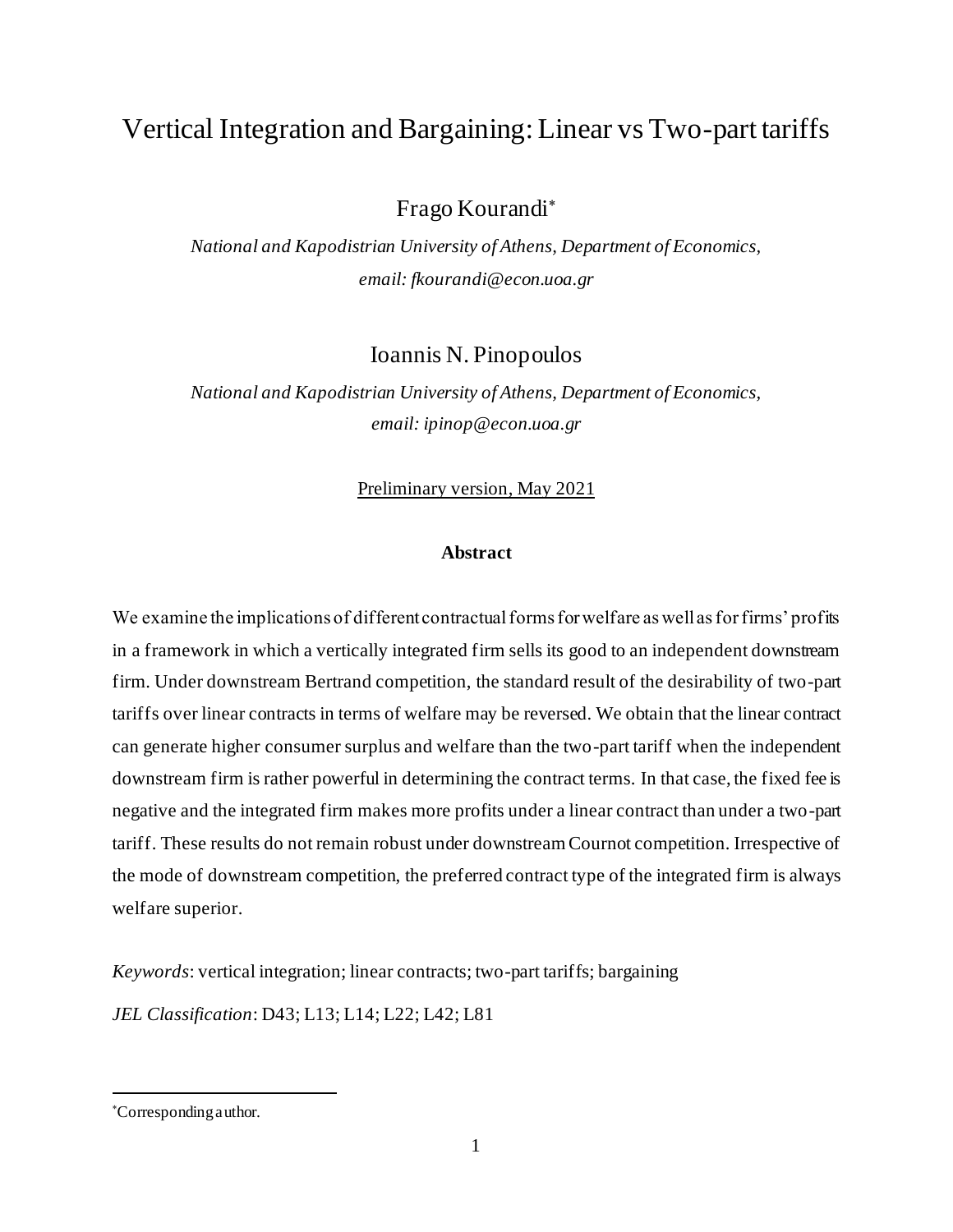#### **1. Introduction**

An important feature of vertical trading, that is, trading among vertically related (upstream and downstream) firms,<sup>1</sup> is the contract type employed. In reality, vertical contracts range from simple linear to more complex non-linear tariffs. The vertical contractual form is a crucial determinant of both market outcomes and market efficiency. The literature on vertical contracting has investigated the desirability of different contractual forms from the viewpoint of consumers and society, as well as from the viewpoint of involved firms, focusing on vertically separated markets. That is, markets where upstream firms reach final consumers only through independent downstream firms. In this paper, we examine the desirability of different contractual forms by introducing vertical integration in the vertical chain.

In many industries, vertically integrated firms, that is, firms that are present in both the upstream and the downstream stage(s) of the production chain, exist. These firms, besides selling directly to consumers, also sell their products to independent downstream firms. For instance, the existence of dual channels of distribution is nowadays a widespread phenomenon: manufacturers sell their products directly to final consumers through their websites (the "internet" channel) and indirectly via independent retail stores (the "traditional" channel).<sup>2</sup> Moreover, in the petroleum/oil industry, vertically integrated oil refiners have long supplied petroleum products (e.g, gasoline) to companyowned as well as to independent competing retail stations.<sup>3</sup>

In this paper, we develop a framework in which a vertically integrated firm sells its good to an independent downstream firm and examine the implications of the contractual form for welfare as well as for firms' profits. We consider two commonly used contract types: a linear contract, that specifies only a per-unit input price, and a two-part tariff, that specifies a per-unit input price and a fixed fee. Under each contract type, the integrated firm and its downstream rival engage first in Nash bargaining over the contract terms, and then compete in the final-goods market.

<sup>&</sup>lt;sup>1</sup>The vertical relationship might take place between input producers and final-good manufacturers and/or wholesalers and retailers.

<sup>&</sup>lt;sup>2</sup>Real-world examples abide: clothing manufacturers, book publishers, record labels, and many more companies, sell their products both directly to consumers through their websites and indirectly via independent retail stores. A survey report reveals that about 42% of the top suppliers in a variety of industries such as IBM, Hewlett–Packard, Nike, Pioneer Electronics, Mattel, Estee Lauder, the former Compaq, Dell, and Cisco System are selling directly to consumers through the "internet" channel (Dan, Xu, & Liu, 2012).

 $3$ For more examples, see also Moresi and Schwartz (2017).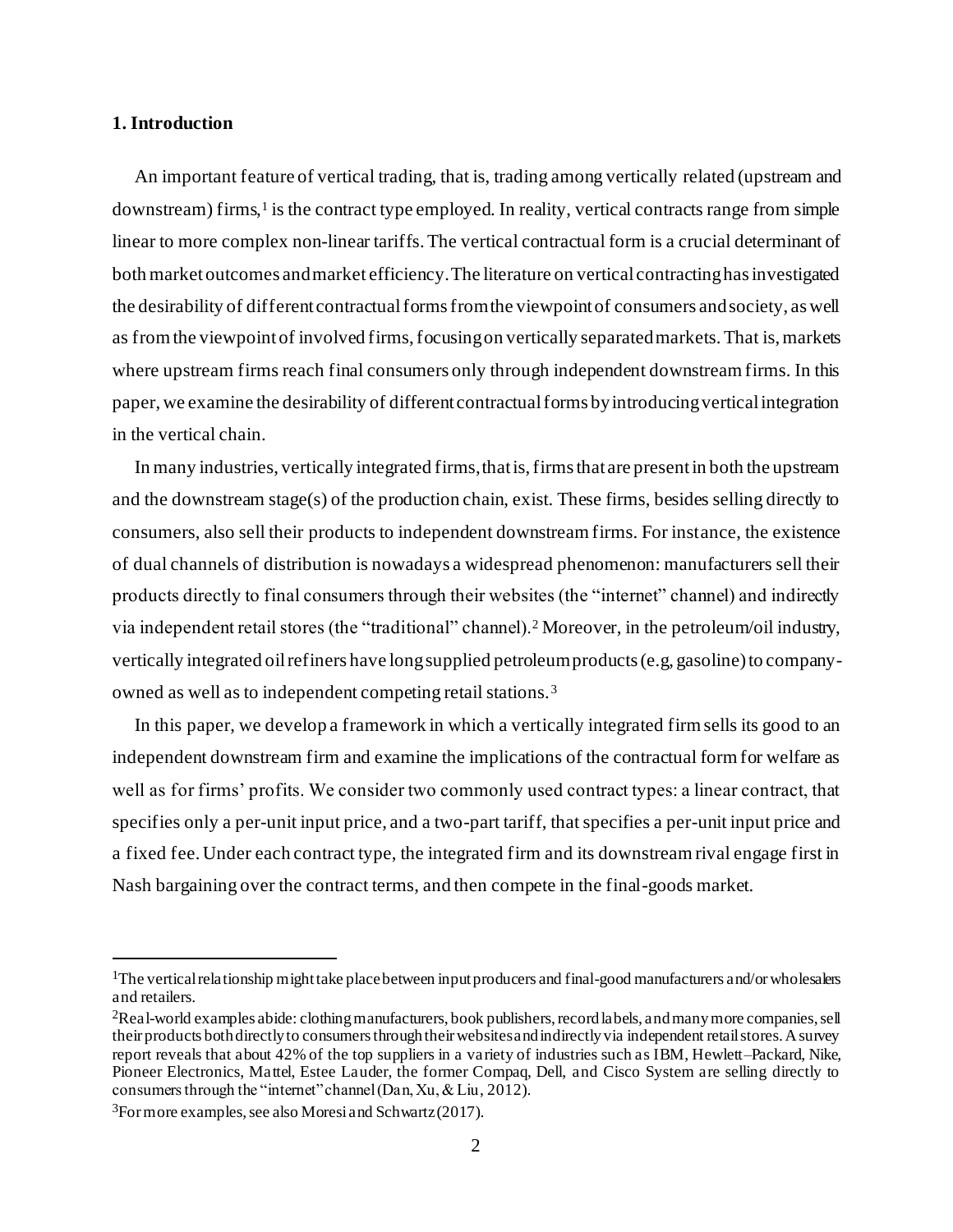Under downstream Bertrand competition, we find that the standard result of the desirability of the two-part tariffs over the linear contracts in terms of welfare may be reversed. In particular, the linear contract can generate higher consumer surplus and welfare than the two-part tariff when the independent downstream firm is powerful in negotiating contract terms.

In order to delve into the intuition of this result let us start with some important observations. Under a linear contract, the two standard externalities are at work: the vertical externality (doublemargin), where prices are too high from the industry's point of view, and the horizontal externality (downstream competition), where prices are too low from industry's point of view. Interestingly, these two externalities are still present under a two-part tariff contract as the latter cannot achieve the maximum industry profit(Moresi and Schwartz, 2017). Moreover, unlike the independent firm, the integrated firm has an outside option: if there is negotiation-breakdown, its disagreement profit is equal to the integrated monopoly profit.

In the absence of a fixed fee, the independent downstream firmpushes for a lower per-unit input price which weakens the vertical externality but exacerbates the horizontal one. In the presence of a fixed fee, itsincentive to push for a lower per-unit input price is less intense as it now internalizes the horizontal externality that the firms exert upon each other. Consequently, when the independent downstream firm is powerful in determining contract terms, the per-unit input price tends to be lower under a linear contract. Yet, whether the per-unit input price is indeed lower under a linear contract ultimately depends on integrated firm's participation constraint: the integrated firm must earn more than its outside option. In particular, the per-unit input price will be lower under a linear than under a two-part tariff if and only if the participation constraint of the integrated firm is stricter under the latter than under the former, that is, if and only if the fixed fee is negative. Indeed, when the independent downstream firm is powerful, the fixed fee is negative and the per-unit input price is lower under a linear contract than under a two-part tariff. A lower per-unit input price under a linear contract implies lower final-good prices and higher final-good outputs for both firms.

A negative fixed fee implies that the integrated firm makes a fixed payment to its downstream rival. Under downstream Bertrand competition and linear demand, the equilibrium gross profits of the integrated firm are higher than its outside option. Hence, the integrated firm ends up paying a fixed fee to its downstream rival when the latter is powerful in bargaining contract terms, and still gets a share of the industry profit that is higher than its outside option.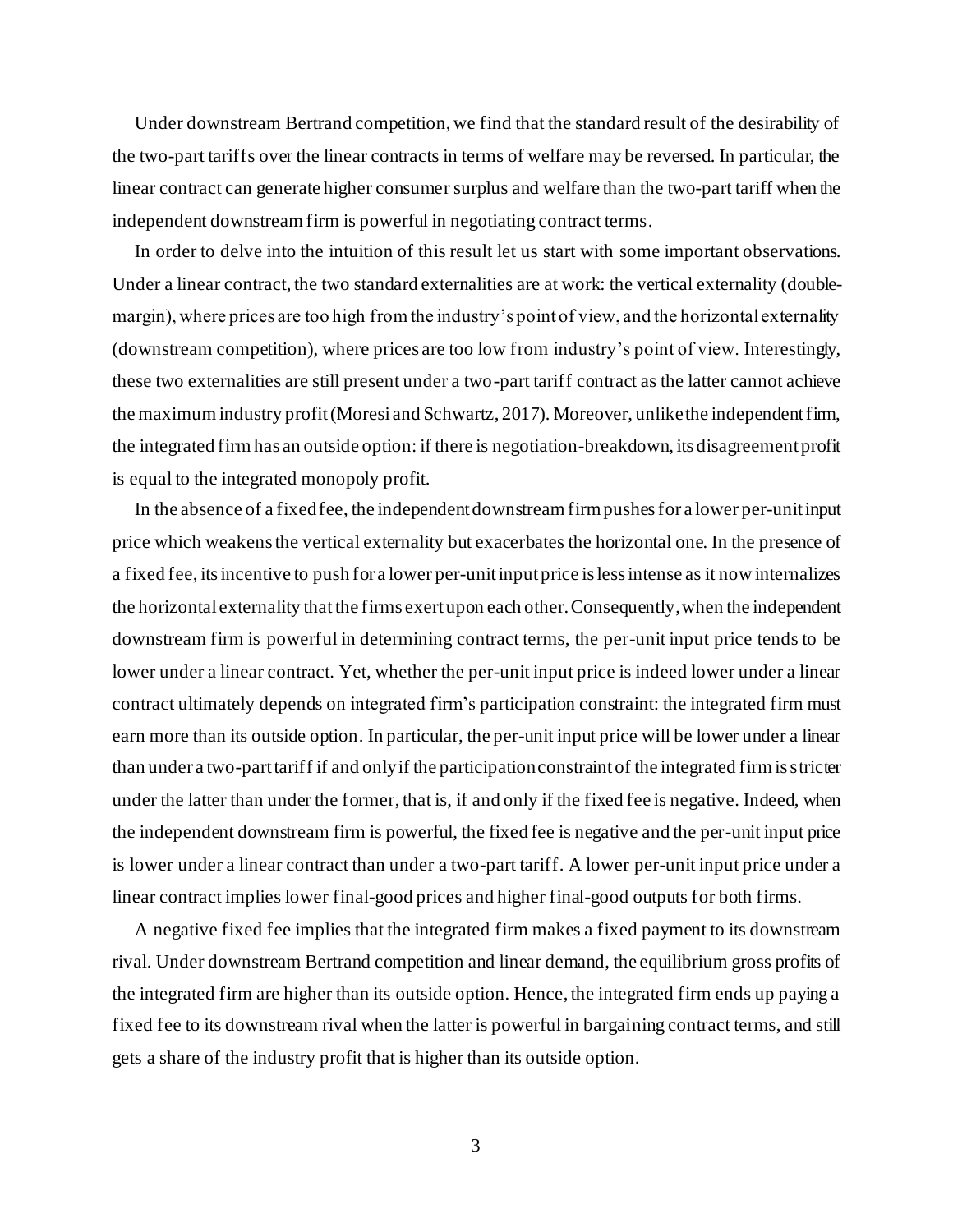Exactly when the fixed fee is negative, and the per-unit input price is higher under the two-part tariff, the integrated firm prefers the linear contract. Industry profits are higher under a two-part tariff than under a linear contract. When the fixed fee is negative, the integrated firm gets a small fraction of the surplus generated under a two-part tariff. A switch from a two-part tariff to a linear contract, increases the slice of the pie that goes to the integrated firm and compensates it for the reduction in the size of the pie. Consequently, the independent downstream firm prefers the twopart tariff in that case, as it obtains a larger slice of the larger pie. Analogous arguments hold when the integrated firm is more powerful in determining contract terms: the fixed fee is positive, and the integrated firm prefers the two-part tariff as it obtains a larger slice of the larger pie, whereas the independent downstream firm prefers the linear tariff as it obtains a larger slice of the smaller pie (which compensates for the reduction in the size of the pie). The two firms' preferences over the contract type always collide.

The result that, under downstream Bertrand, the per-unit input price can be lower under a linear contract when the independent downstream rival is powerful in bargaining terms does not remain robust under downstream Cournot. As in the case of Bertrand, the independent downstream firm's incentive to push for a lower per-unit input price is more intense under a linear contract than under a two-part tariff, but whether the pre-unit input price ends up being lower under a linear contract depends on the integrated firm's participation constraint. Unlike Bertrand competition, the fixed fee under Cournot is always positive since the equilibrium gross profits of the integrated firm are always lower than its outside option. Therefore, under Cournot, the integrated firm's participation constraint is always stricter under a linear contract, and the per-unit input price is always lower under a two-part tariff, implying that the latter is always welfare superior. Moreover, the integrated firm always prefers the two-part tariff contract.

It should be emphasized here that under either mode of downstream competition, the preferred contract type of the integrated firm is always welfare superior: the incentives of the integrated firm and the society as a whole on which contract type should be employed are aligned. Even though we do not formally endogenize the contract-type decision, our analysis suggests that, irrespective of the mode of downstream competition as well as irrespective of the distribution of the bargaining weight over contract terms, the society is always better off when the integrated firm gets to decide the contract type.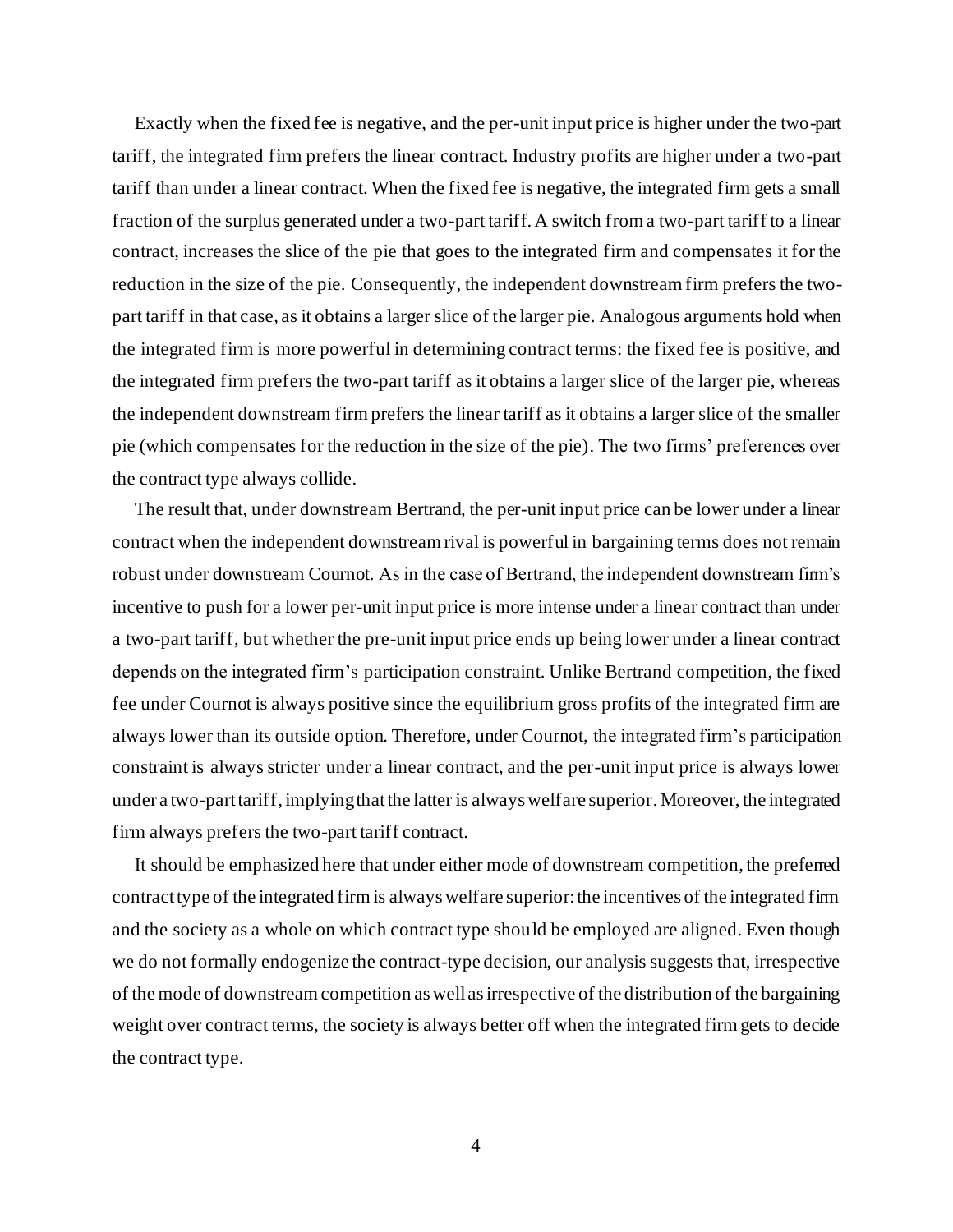A number of theoretical studies consider vertically integrated firm(s) dealing with downstream rival(s), e.g., Chen, 2001; Chemla, 2003; Ordover and Shaffer, 2007; Arya et al., 2008; Höffler and Schmidt, 2008; Bourreau et al., 2011; Reisinger and Tarantino, 2015; Moresi and Schwartz, 2017; Milliou and Petrakis, 2019. However, none of these studies examine the desirability of twopart tariffs vs. linear tariffs from the viewpoint of consumers and society, as well as from the viewpoint of involved firms.

The desirability of different contractual forms has been investigated by a number of studies that focus on vertically separated markets, i.e., markets where upstream firm(s) reach final consumers only through independent downstream firm(s), e.g., Gal-Or, 1991; Rey and Stiglitz, 1995; Milliou and Petrakis, 2007; Milliou et al., 2012; Reisinger and Schnitzer, 2012; Milliou and Pavlou, 2013; Milliou and Petrakis, 2020; Constantatos and Pinopoulos, 2021.

Regarding efficiency, it has been widely recognized that two-part tariffs are more efficient than linear tariffs, that is, two-part tariffs generate higher consumer surplus and total welfare than linear tariffs. This is indeed the case when the number of downstream firms is exogenously given and it is the same under both contractual forms. Reisinger and Schnitzer (2012) and Milliou and Petrakis (2020) explore the implications of linear and two-part tariff contracts under free entry. The former considers a successive oligopoly model with simultaneous free entry in both up- and downstream market, whereas the latter considers an upstream supplier and free entry in the downstream market. Both studies show that linear tariffs can generate higher consumer surplus and total welfare due to higher market entry. In the present paper, this qualitative result is obtained by abstracting from free entry and by introducing a vertically integrated firm; hence the driving mechanism behind our results is different.

Regarding profitability, Milliou and Petrakis (2007) has shown that an upstream supplier may prefer to deal with downstream firms through a linear rather than a two-part tariff contract. They consider interim observable contracts<sup>4</sup> with no free entry.<sup>5</sup> The upstream supplier prefers to trade through linear tariffs when its bargaining power vis-à-vis the downstream firms is low.<sup>6</sup> Still,

<sup>&</sup>lt;sup>4</sup>Interim observable contracts mean that contract terms are initially unobservable (during negotiations) but they become observable before downstream competition takes place.

<sup>&</sup>lt;sup>5</sup>In their model, there are two, exogenously given, downstream firms competing á la Cournot, and the upstream monopolist is the result of an upstream merger.

<sup>&</sup>lt;sup>6</sup>Intuitively, the upstream supplier suffers less from its commitment problem since the downstream firms know that in the absence of fixed fees it cannot behave too opportunistically. The fact that an upstream supplier may prefer to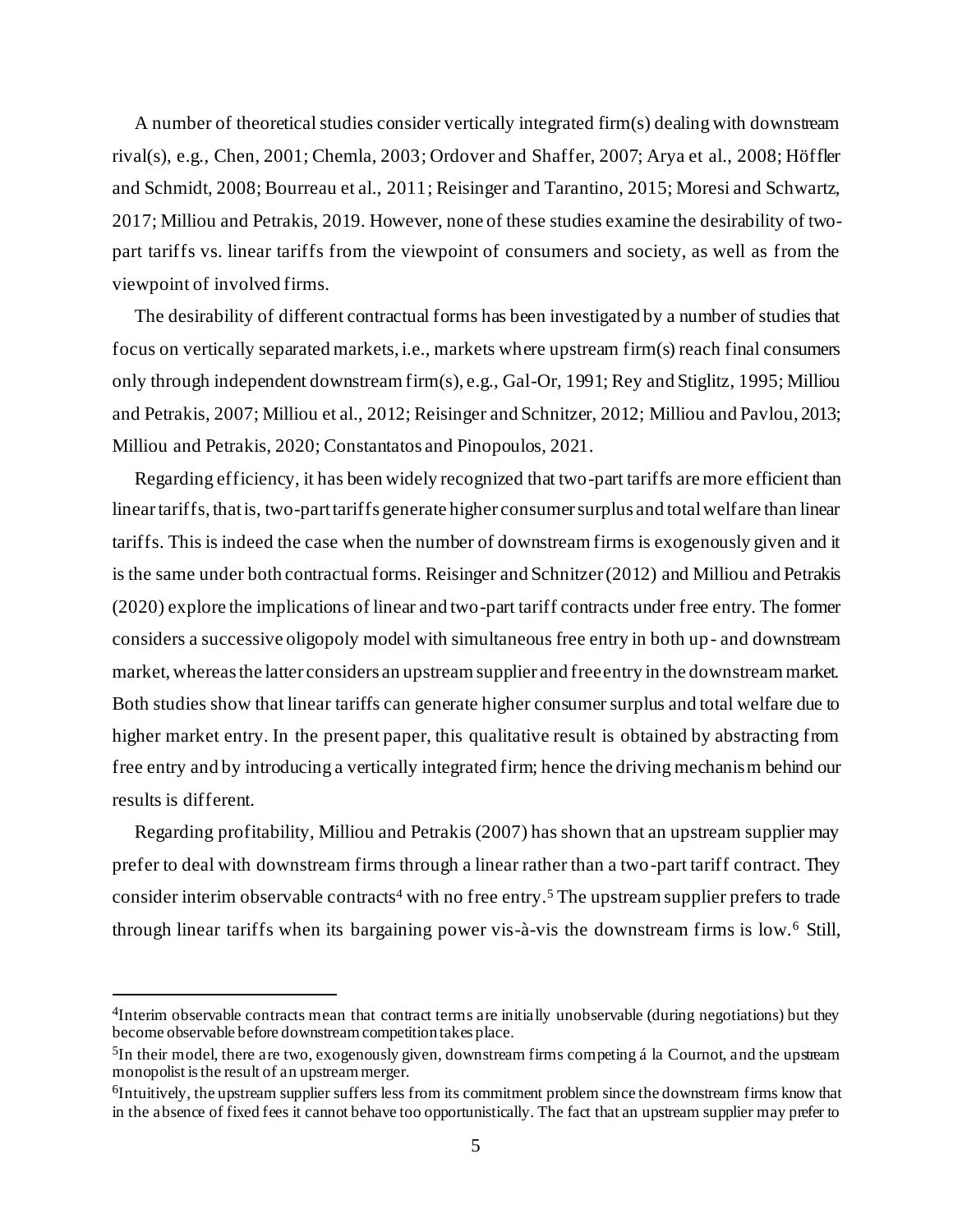welfare would take its highest value if the upstream supplier traded through two -part tariff contracts. In this paper, we assume that the supplier is integrated with one of the downstream firms, and find that the vertically integrated supplier prefers to trade with a linear contract under Bertrand competition when its bargaining weight vis-à-vis the downstream rival's is low and/or final goods are close substitutes. A switch from a two-part tariff to a linear contract increases the slice of the pie that goes to the integrated supplier and compensates for the reduction in the size of the pie.

The rest of the paper is organized as follows. Section 2 describes the baseline model. Section 3 presents and compares the equilibrium analysis of the two alternative contract types under a general demand function and downstream Bertrand competition. The linear demand case is examined in Section 4, while Section 5 extends the baseline model by considering the case of downstream Cournot competition. Section 6 concludes the paper. All proofs are relegated to the Appendix.

# **2. The model**

We consider a vertically related industry consisting of two firms, an integrated firm,  $I$ , and an independent downstream firm,  $D$ . The upstream division of the integrated firm is the sole producer of an essential input for the production of the final good. The downstream division of the integrated firm obtains the input internally from its upstream partner at marginal cost, while  $D$  procures the input from *I*. Each firm transforms one unit of input into one unit of the final good. Without loss of generality, both upstream and downstream constant marginal costs are normalized to zero; firm D faces only the cost of sourcing the input from  $I$ , which depends on the contract type. We consider two contract types: a *linear contract* ( $L$ ) that specifies a per-unit input price  $w$ , and a *two-part tariff*  $(T)$ , consisting of  $(w, F)$  where F is a fixed fee.

We assume a general demand function,  $q_i(p_i, p_j)$ ,  $i = I, D, i \neq j$ , which is twice differentiable with  $\partial q_i/\partial p_i < 0$  and  $\partial q_i/\partial p_j > 0$ : demand is downward sloping and the cross effects are positive. We further assume that own effects are larger than cross effects, i.e.,  $|\partial q_i/\partial p_i| > \partial p_i/\partial q_j$ , which implies that final-goods are imperfect substitutes.

trade through linear contracts has also been shown by Milliou and Pavlou (2013) in a context where the supplier has all bargaining power and undertakes R&D investments.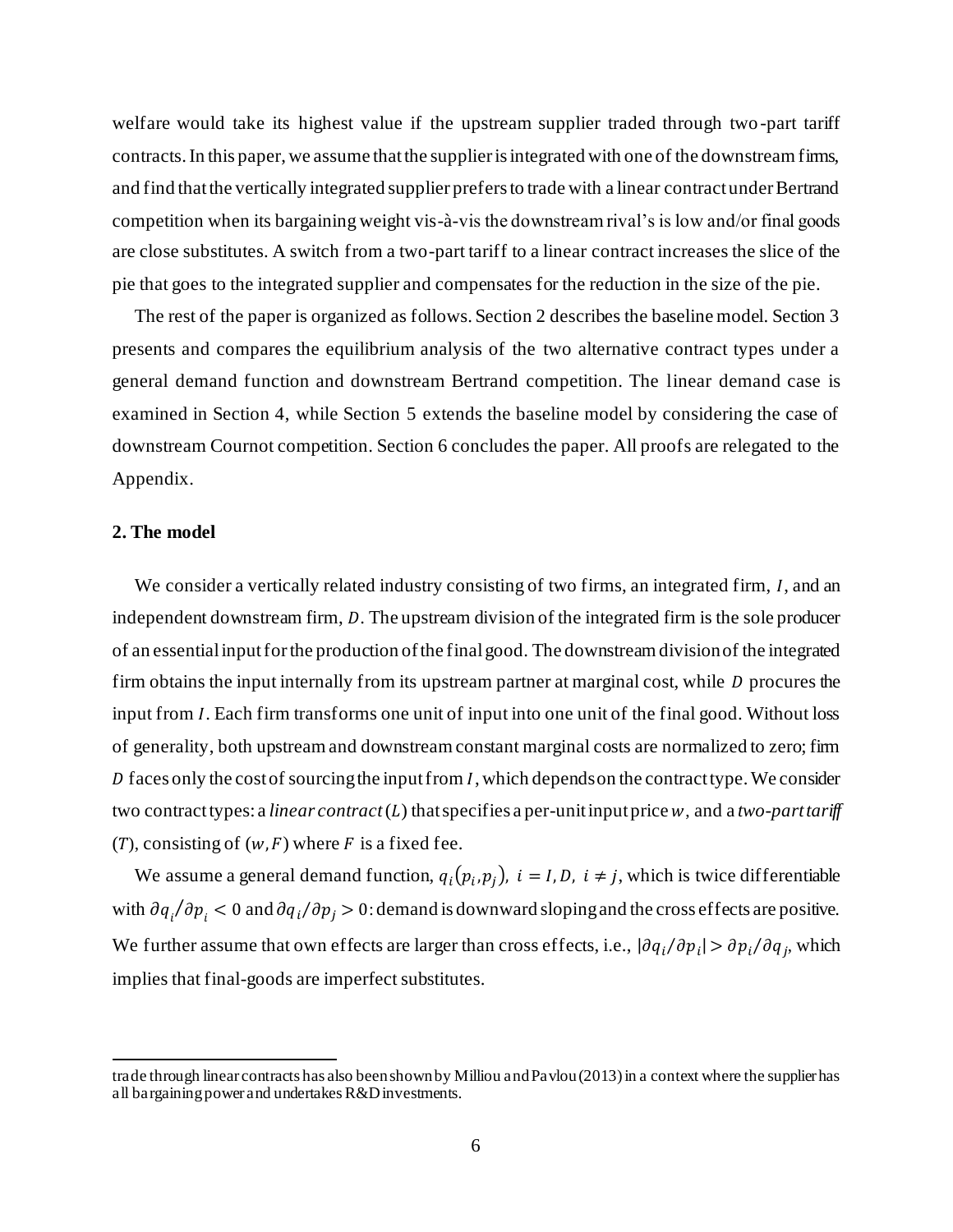The timing of the game, under each contract type, is as follows. In the *first* stage, I and D engage in Nash bargaining over contract terms. The bargaining weights (i.e., exogenous Nash parameters) of *I* and *D* are  $\beta$  and  $1 - \beta$  respectively, with  $\beta \in (0, 1)$ . In the *second* stage, firms *I* and *D* choose, simultaneously and separately, their final-good prices, i.e., they engage in Bertrand competition.

We make the following standard assumptions: (*i*) second order conditions are satisfied, (*ii*) there is strategic complementarity: firms' best-response functions in the downstream market are upward sloping,  $dp_i/dp_j > 0$ , *(iii)* best-response functions are well-behaved and have slope less than one,  $dp_i/dp_j < 1$ , and thus there exist unique and stable Bertrand equilibria.

#### **3. Equilibrium analysis**

The equilibrium analysis in the downstream market is the same under both contract types. Firm  $\overline{I}$ 's and firm  $\overline{D}$ 's (gross) profits are:

$$
\pi_I = p_I q_I (p_I, p_D) + w q_D (p_I, p_D), \qquad \pi_D = (p_D - w) q_D (p_I, p_D). \tag{1}
$$

Industry profits are:

$$
\pi_{ind} = p_I q_I(p_I, p_D) + p_D q_D(p_I, p_D). \tag{2}
$$

Using (1) and (2), we can then rewrite each firm's (gross) profits as function of industry profits:

$$
\pi_I = \pi_{ind} + w q_D(p_I, p_D) - p_D q_D(p_I, p_D), \qquad \pi_D = \pi_{ind} - w q_D(p_I, p_D) - p_I q_I(p_I, p_D).
$$

Firm *I* chooses its price  $p_I$ , taking  $p_D$  as given, to maximize its profit  $\pi_I$ . The first order condition is:

$$
\frac{\partial \pi_{ind}}{\partial p_I} + w \frac{\partial q_D(p_I, p_D)}{\partial p_I} - p_D \frac{\partial q_D(p_I, p_D)}{\partial p_I} = 0.
$$
\n(3)\n
$$
\underbrace{\frac{\partial \pi_{ind}}{\partial p_I}}_{\text{encionality}} = 0.
$$

On the one hand, the final-good price  $p<sub>I</sub>$  will be distorted away from that which would induce the maximum industry profit due to the *horizontal externality* that I exerts upon D. Intuitively, the final-good price tends to be *lower* than that which would induce the maximum industry profit. On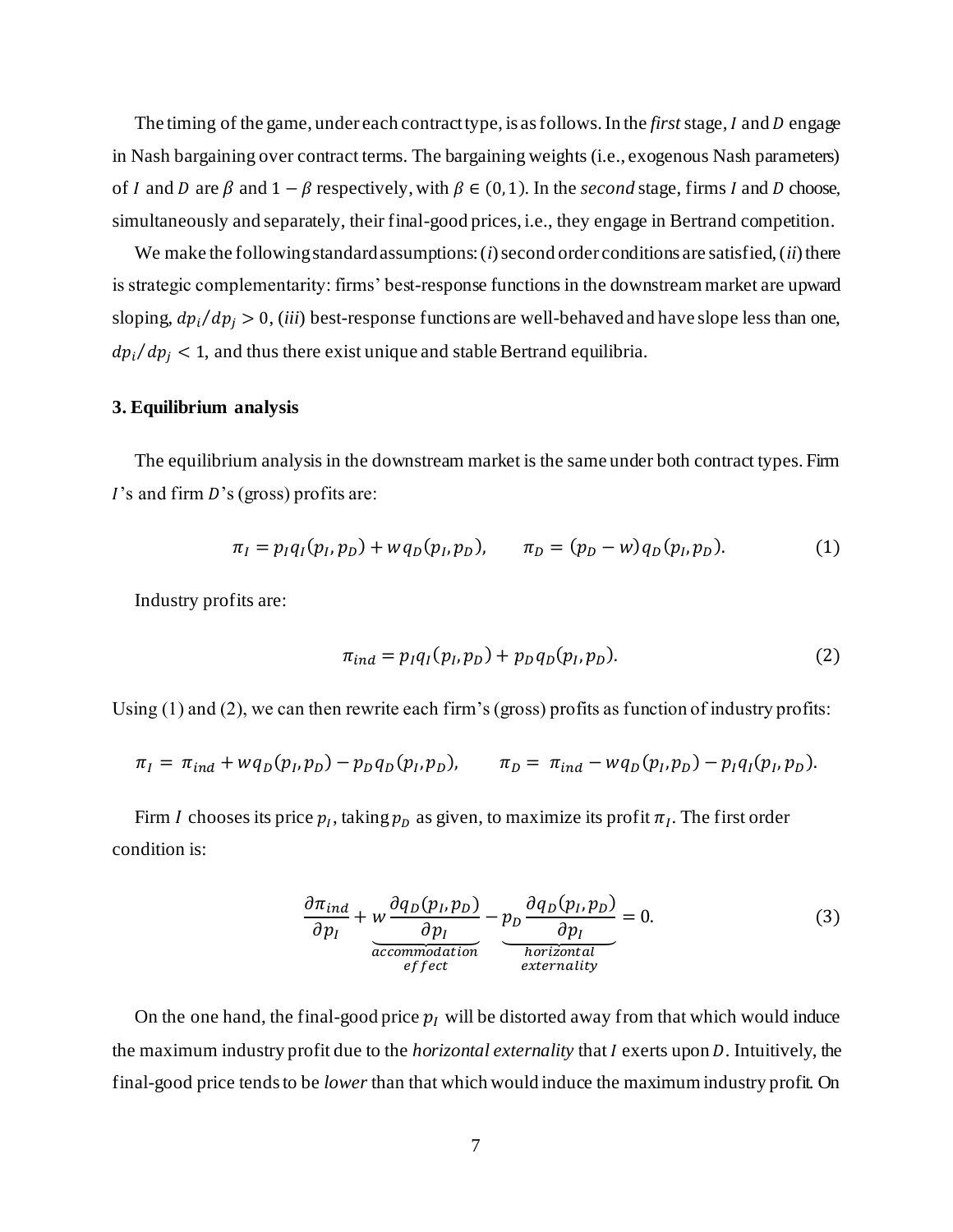the other hand, the horizontal externality is mitigated by the *accommodation* effect: the integrated firm realizes that any customer lost in the downstream market can be recovered via the upstream market providing it with a credible commitment to relax downstream competition (Church, 2008). <sup>7</sup> Due to the accommodation effect, final-good price tends to be *higher*than that which would induce the maximum industry profit.

The above F.O.C can be rewritten as:

$$
\frac{\partial \pi_{ind}}{\partial p_I} - (p_D - w) \frac{\partial q_D(p_I, p_D)}{\partial p_I} = 0.
$$
\n(4)

Since the accommodation effect only serves as to mitigate the horizontal externality, we shall call the horizontal externality exerted by firm *I* as the *net* horizontal externality effect.

Firm D chooses its price  $p<sub>D</sub>$ , taking  $p<sub>I</sub>$  as given, to maximize its profit  $\pi<sub>D</sub>$ . The first order condition is:

$$
\frac{\partial \pi_{ind}}{\partial p_D} - \underbrace{w \frac{\partial q_D(p_I, p_D)}{\partial p_D}}_{\text{vertical}} - \underbrace{p_I \frac{\partial q_I(p_I, p_D)}{\partial p_D}}_{\text{horizontal}} = 0. \tag{5}
$$

On the one hand, the final-good price  $p<sub>D</sub>$  will be distorted away from that which would induce the maximum industry profit due to the *horizontal externality* that *D* exerts upon *I*. Intuitively, the final-good price tends to be *lower* than that which would induce the maximum industry profit. On the other hand, the final-good price tends to be *higher* than that which would induce the maximum industry profit due to the *vertical externality*.

Solving together (4) and (5), we obtain the last-stage subgame equilibrium final-good prices as functions of the input price,  $p_i(w)$ ,  $i = I, D$ , with  $\partial p_i / \partial w > 0$ . We denote each firm's gross profits as functions of the input price:

$$
\pi_I(w) = p_I(w)q_I(w) + wq_D(w), \qquad \pi_D(w) = (p_D(w) - w)q_D(w), \tag{6}
$$

<sup>7</sup>This effect is also known as the *collusive*effect (Chen, 2001) or the *softening* effect (Bourreau *et al*., 2011).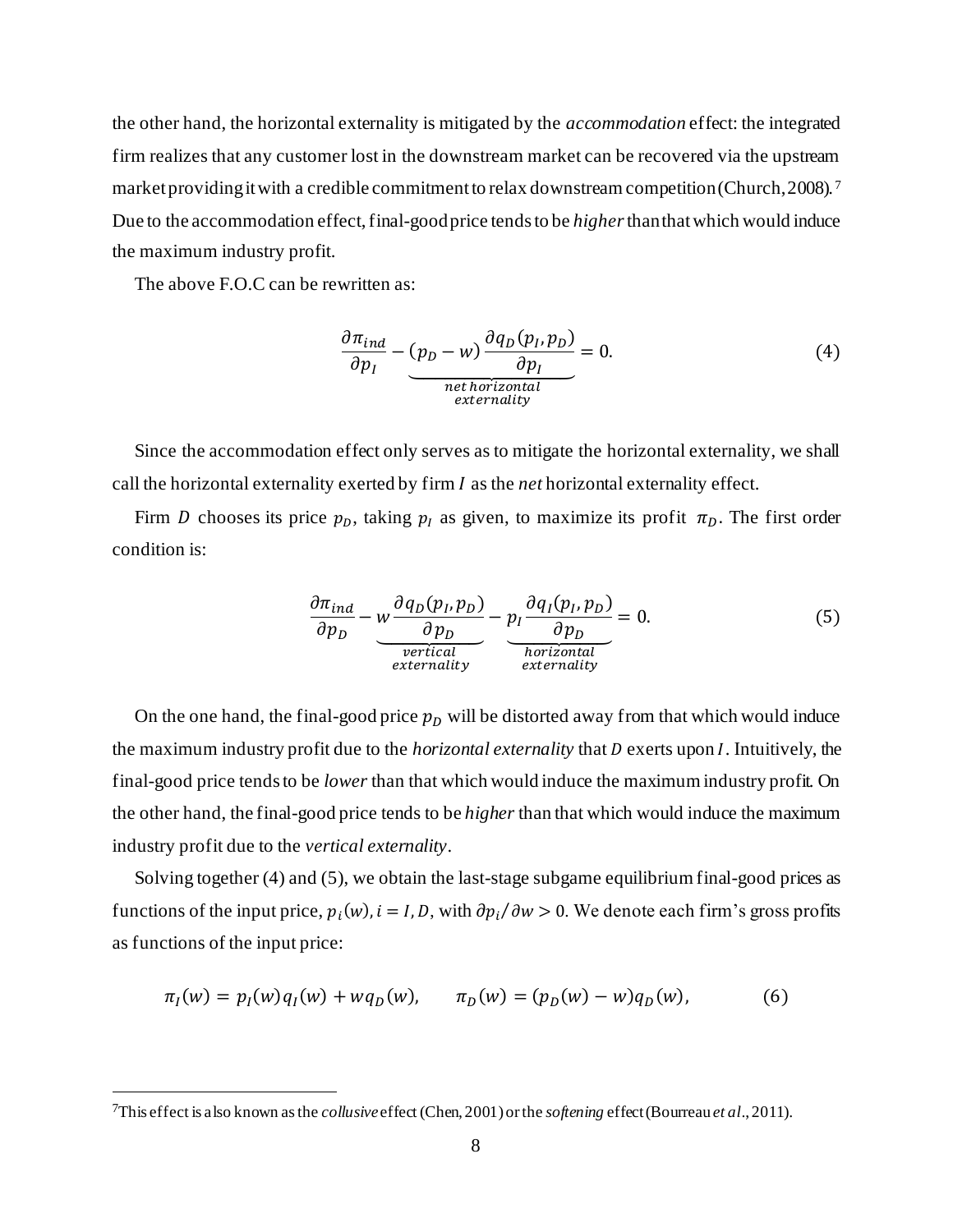where  $q_I(w) = q_I(p_I(w), p_D(w))$ ,  $q_D(w) = q_D(p_I(w), p_D(w))$ . We assume that profit functions have the usual properties, i.e.,  $\frac{\partial \pi_D(w)}{\partial w} < 0$  and  $\frac{\partial \pi_I(w)}{\partial w} > 0$  up to some maximum.

Next, we proceed to the upstream stage, i.e., we determine the equilibrium contract terms, first under a two-part tariff contract, and then under a linear contract.

# *3.1. Two-part tariff contract*

Firms  $I$  and  $D$  choose  $w$  and  $F$  to maximize the following generalized Nash product:

$$
[\pi_I(w) + F - d]^{\beta} [\pi_D(w) - F]^{1-\beta} . \tag{7}
$$

The disagreement payoff of  $D$  is zero since it has no alternative trading partner. However,  $I$ 's disagreement payoff,  $d$ , is not zero since in the case of an unsuccessful negotiation with  $D$ , it can still sell its good directly to consumers. More specifically, if an agreement between  $I$  and  $D$  is not reached, the *I*'s disagreement payoff is  $d = \pi_I^{mon}$ , with  $\pi_I^{mon}$  denoting *I*'s profit when it is the only firm present in the market, i.e. the integrated monopoly profit:

$$
\pi_I^{mon}\equiv p_Iq_I(p_I)
$$

Note that  $\pi_I(w) + F > \pi_I^{mon}$  must hold: the negotiated per-unit input price must be such that firm  $I$  earns more than its outside option; otherwise it would not have an incentive to bargain with D in the first place.<sup>8</sup>

Maximizing  $(7)$  with respect to F we obtain:

$$
F(w) = \beta \pi_D(w) - (1 - \beta) [\pi_I(w) - \pi_I^{mon}].
$$
\n(8)

Using the above, the requirement  $\pi_I(w) + F > \pi_I^{mon}$  reduces to  $\pi_{ind}(w) > \pi_I^{mon}$ : the negotiated per-unit input price must be such that the industry profit, when firm  $D$  is active, is higher than the integrated monopoly profit.

Substituting (8) into (7), the generalized Nash product reduces to an expression proportional to industry profits:  $w$  is chosen to maximize industry profits minus  $I$ 's disagreement payoff,

<sup>&</sup>lt;sup>8</sup> Recall that  $\beta \in (0,1)$ .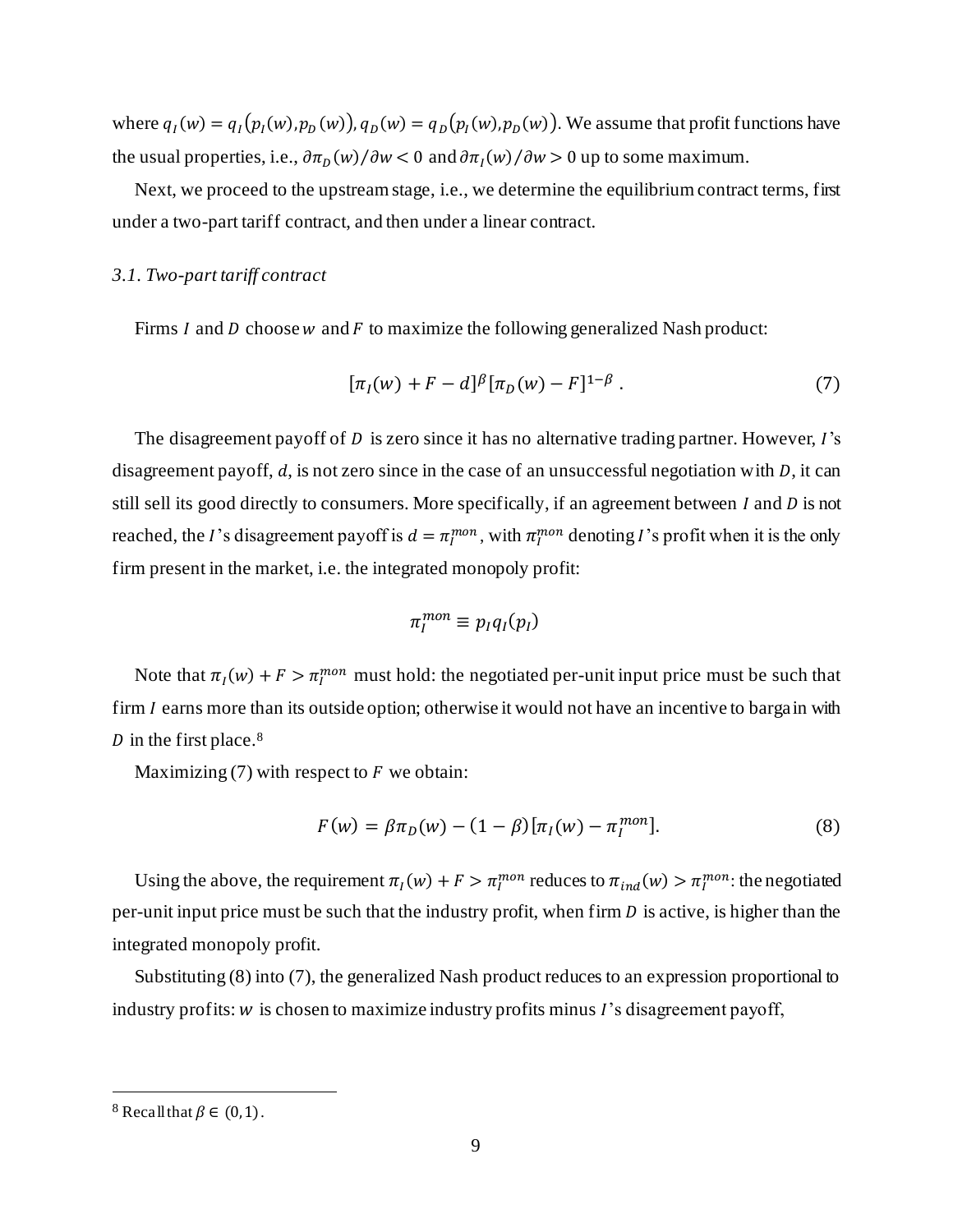$$
[\pi_D(w)+\pi_I(w)-\pi_I^{mon}].
$$

Since the disagreement payoff does not depend on  $w$ , the two firms essentially choose  $w$  so as to maximize the industry profit, with the F.O.C being:

$$
\frac{\partial \pi_{ind}(w)}{\partial w} = 0. \tag{9}
$$

After some straightforward but tedious calculations, the above can be rewritten as:

$$
\underbrace{\left[ (p_D - w) \frac{\partial q_D(p_I, p_D)}{\partial p_I} \right] \frac{\partial p_I}{\partial w}}_{A} + \underbrace{\left[ p_I \frac{\partial q_I(p_I, p_D)}{\partial p_D} + w \frac{\partial q_D(p_I, p_D)}{\partial p_D} \right] \frac{\partial p_D}{\partial w}}_{B} = 0. \tag{10}
$$

The solution of (10) gives the equilibrium marginal input price  $w<sup>T</sup>$ , which is independent of  $\beta$ . Note that  $A$  above encompasses the net horizontal externality exerted by firm  $I$  (see (4)). Note also that  $B$  encompasses the vertical externality, as well as the horizontal externality exerted by firm  $D$ (see (5)). Note that in the extreme case where final-goods are totally differentiated, i.e., final-goods are independent in demand, the two-part tariff can achieve the maximum industry profit, denoted by  $\pi_{ind}^m$ . To see this, it is straightforward that for  $\partial q_i/\partial p_j = 0$ ,  $A = 0$ , and for (10) to be satisfied it must hold  $B = 0$  and hence  $w = 0$ : when final-goods are totally differentiated, the only externality at play is the vertical one, and it is eliminated by setting the per-unit input price equal to upstream marginal cost (normalized to zero here). However, when final-goods are imperfect substitutes  $(\partial q_i/\partial p_j > 0)$ , a two-part tariff contract *cannot* achieve the maximum industry profit, as pointed out by Moresi and Schwartz (2017) since the two externalities do not vanish: in that case (10) holds when A and B are non-zero and have opposite signs; it is straightforward that  $A > 0$  and  $B <$ 0. The latter implies:

$$
w^T > -p_I^T \frac{\partial q_I(p_I, p_D)/\partial p_D}{\partial q_D(p_I, p_D)/\partial p_D} > 0,
$$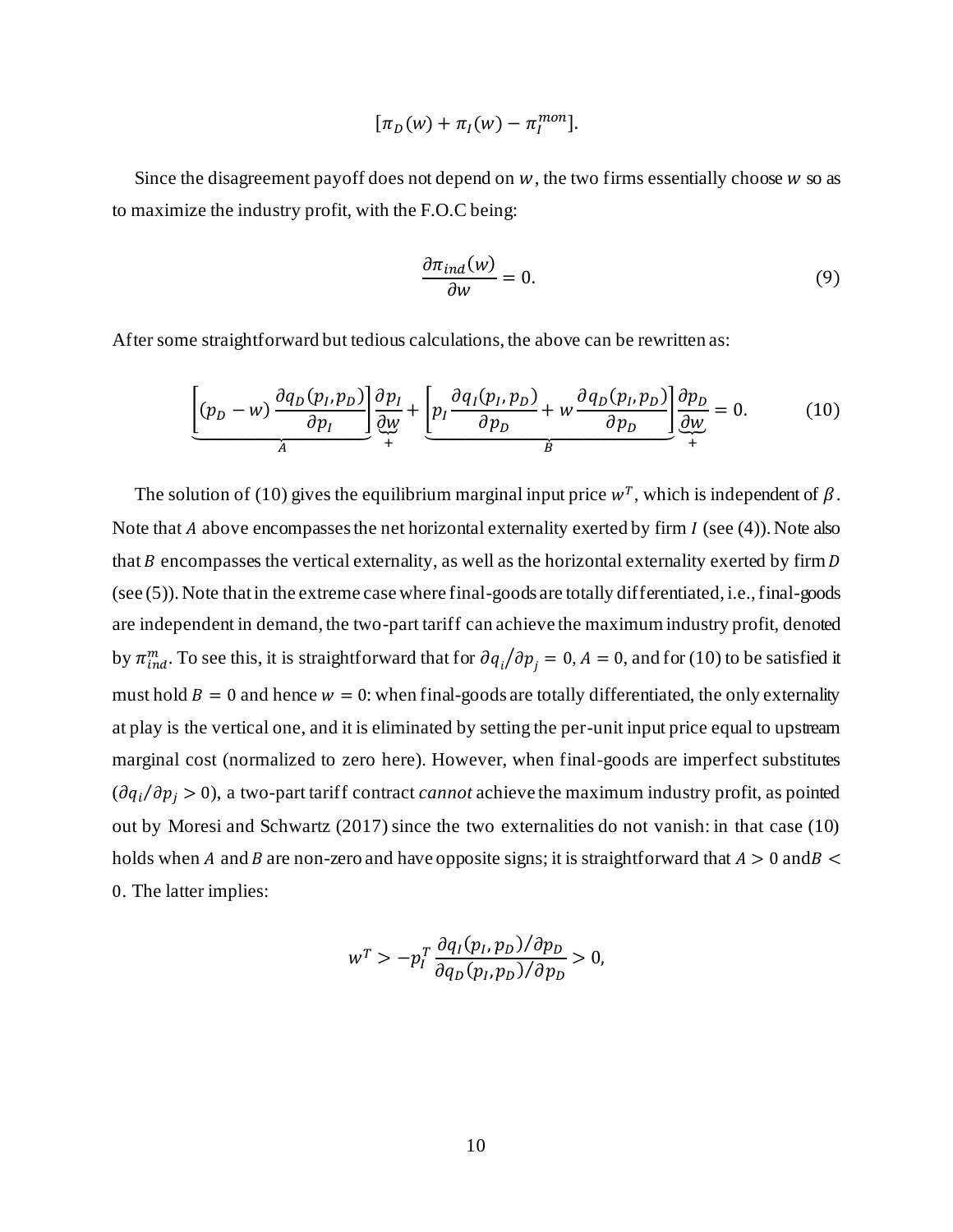where  $p_l^T = p_l(w^T)$ . Even though firms cannot achieve the maximum industry profit, they still try to mitigate the horizontal externality and thus they set the per-unit input price above marginal cost.<sup>9</sup>

Each firm's net profits are:

$$
\pi_I^T(\beta) = \pi_I(w^T) + F(w^T) = \beta [\pi_{ind}^T - \pi_I^{mon}] + \pi_I^{mon}
$$
  

$$
\pi_D^T(\beta) = \pi_D(w^T) - F(w^T) = (1 - \beta) [\pi_{ind}^T - \pi_I^{mon}]
$$
 (11)

Note that both firms make positive net profits whenever  $\pi_{ind}(w^T) = \pi_{ind}^T > \pi_I^{mon}$ .

#### *3.2. Linear contract*

Firms  $I$  and  $D$  choose  $w$  to maximize the following generalized Nash product:

$$
[\pi_I(w) - d]^{\beta} [\pi_D(w)]^{1-\beta} . \tag{12}
$$

As in the case of a two-part tariff, the disagreement payoff of  $D$  is zero and the disagreement payoff of *I* is  $\pi_l^{mon}$ . Note that  $\pi_l(w) > \pi_l^{mon}$  must hold: the negotiated input price must be such that firm I earns more than its outside option; otherwise it would not have an incentive to bargain with  $D$  in the first place. The F.O.C of (12) is:

$$
\left[\frac{\beta}{\pi_I(w) - \pi_I^{mon}}\right] \frac{\partial \pi_I(w)}{\partial w} + \left[\frac{1 - \beta}{\pi_D(w)}\right] \frac{\partial \pi_D(w)}{\partial w} = 0.
$$
 (13)

Using the fact that  $\pi_I(w) = \pi_{ind}(w) - \pi_D(w)$ , and after some straightforward calculations, (13) can be rewritten as:

$$
\frac{\partial \pi_{ind}(w)}{\partial w} = \frac{\partial \pi_D(w)}{\partial w} \frac{\left[\beta \pi_D(w) - (1 - \beta)\left[\pi_I(w) - \pi_I^{mon}\right]\right]}{\beta \pi_D(w)}.
$$
(14)

<sup>9</sup>The upstream division of the integrated firm does not charge a per-unit input price to its own downstream division, or even if it charged, this would be irrelevant since the integrated firm maximizes its joint profits from both divisions.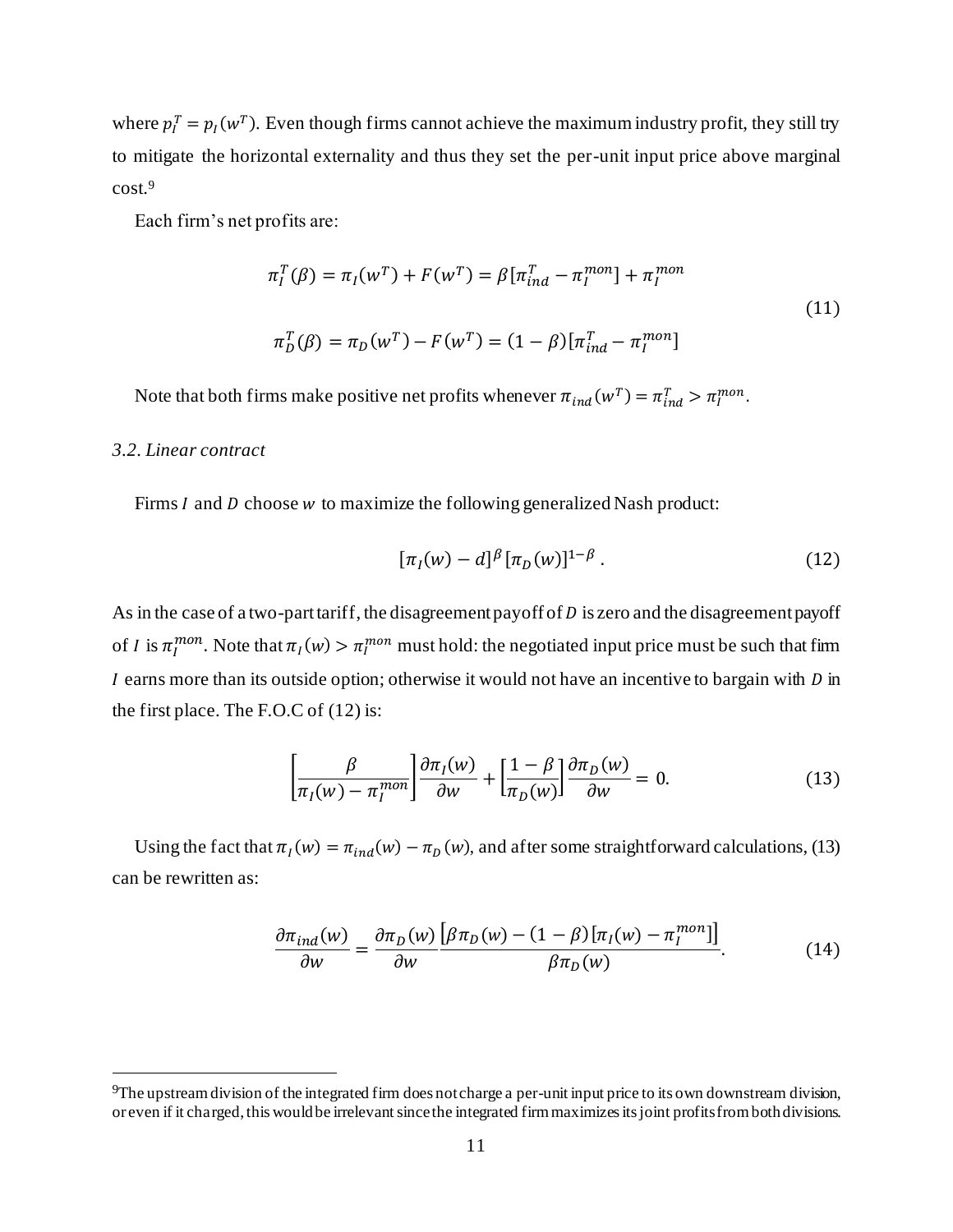The solution of (14) gives the equilibrium input price  $w^L(\beta)$  which depends on  $\beta$ . It must hold  $\pi_I(w^L(\beta)) = \pi_I^L(\beta) > \pi_I^{mon}.$ 

## *3.3. Comparison of per-unit input prices*

Under a general demand, it is not a priori clear whether the per-unit input price is higher under a two-part tariff than under a linear tariff. We need to compare (9) to (14). If we insert  $w<sup>T</sup>$  into (14) and obtain that the RHS of (14) is zero, we conclude that  $w^L = w^T$  since (14) replicates (9). If we insert w<sup>T</sup> into (14) and obtain that the RHS of (14) is positive, then we conclude that  $w<sup>L</sup> < w<sup>T</sup>$ while if we obtain that the RHS of (14) is negative we conclude that  $w^L > w^T$ . Since  $\partial \pi_D(w) / \partial w$ 0, the sign of the RHS of (14) depends on the sign of  $\beta \pi_D(w) - (1 - \beta) [\pi_I(w) - \pi_I^{mon}]$ . By evaluating the latter on  $w^T$ , and from (8), we have:

$$
\beta \pi_D(w^T) - (1 - \beta) [\pi_I(w^T) - \pi_I^{mon}] = F(w^T)
$$

If  $\pi_I(w^T) < \pi_I^{mon}$ , it is straightforward that  $F(w^T) > 0$ : if the equilibrium gross profits of firm I are lower than its outside option, then it always receives a fixed payment from  $D$ . In that case,  $w<sup>L</sup> > w<sup>T</sup>$ , that is, the equilibrium per-unit input price is always lower under a two-part tariff.

If  $\pi_I(w^T) > \pi_I^{mon}$ , then the fixed fee can be negative and the per-unit input price under a linear contract can be lower than the per-unit price under a two-part tariff contract. In particular, we have that  $\partial F(w^T) / \partial \beta = [\pi_{ind}(w^T) - \pi_I^{mon}] > 0$  and

$$
F(w^T) = \pi_D(w^T) > 0, \qquad F(w^T) = -[\pi_I(w^T) - \pi_I^{mon}] < 0,
$$

which lead to the following Lemma.

**Lemma 1.** Suppose that  $\pi_I(w^T) > \pi_I^{mon}$  holds. Then, under Bertrand downstream competition and *general demand, there exists a unique*  $\hat{\beta} \in (0,1)$  *such that: (i) for*  $\beta < \hat{\beta}$  *it holds*  $F(w^T) < 0$  *and*  $w<sup>L</sup> < w<sup>T</sup>$ , (ii) for  $\beta > \hat{\beta}$  it holds  $F(w<sup>T</sup>) > 0$  and  $w<sup>L</sup> > w<sup>T</sup>$ .

If the equilibrium gross profits of firm *I* are higher than its outside option, then when  $\beta$  is very low, i.e., when  $D$  is very powerful in determining contract terms, firm  $I$  is willing to make a fixed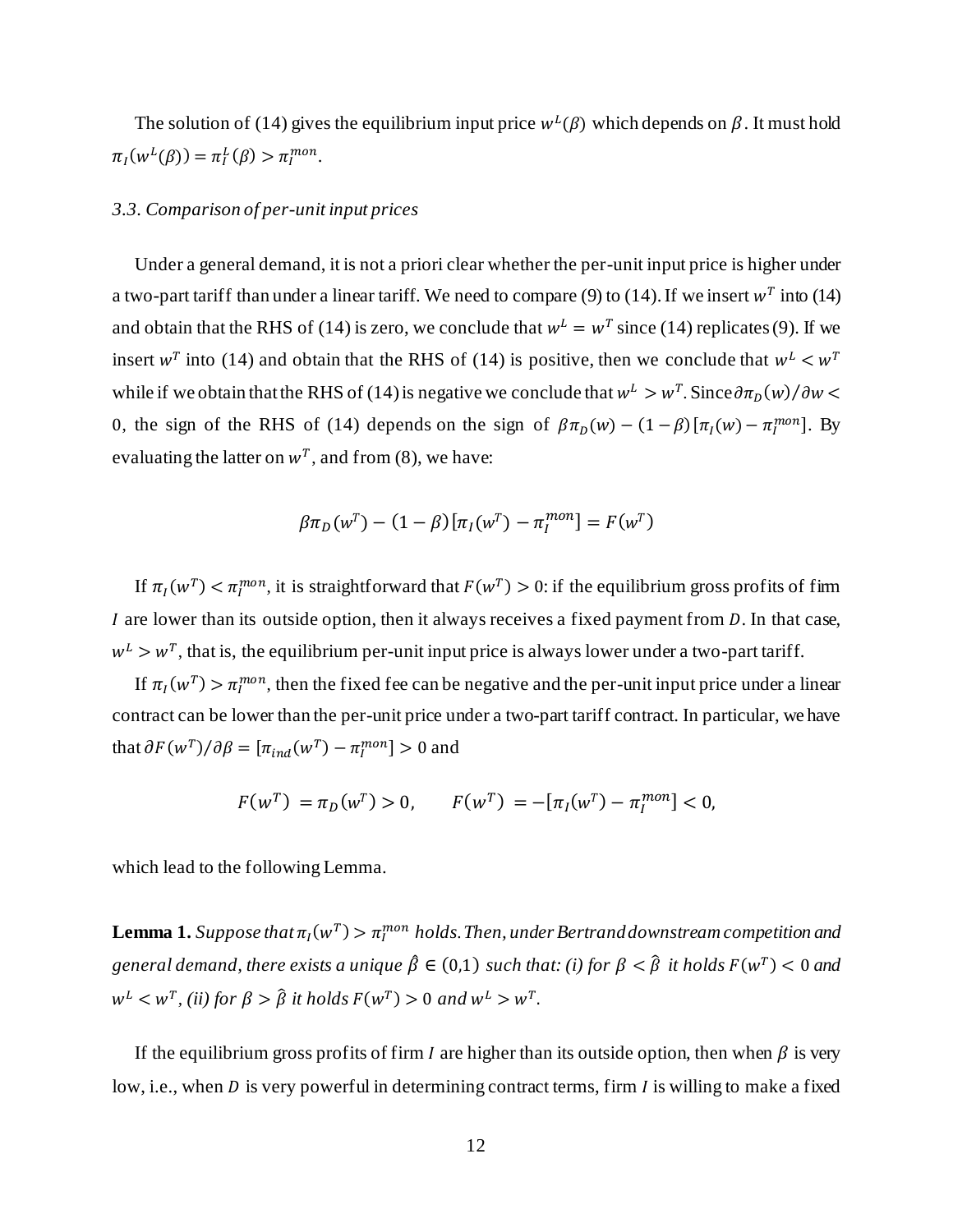payment to D. Note that if  $\pi_I(w^T) > \pi_I^{mon}$  then  $\pi_I(w^T) + \pi_D(w^T) = \pi_{ind}(w^T) = \pi_{ind}^T > \pi_I^{mon}$ , with the latter implying positive net profit for firm  $I$  (see (11)): even when  $I$  is rather weak in negotiating terms, it is willing to pay a F to D and still get a share of  $\pi_{ind}^T$  that is higher than its outside option.

Recall from the earlier analysis (Eqs. (4) and (5)) that the two standard externalities are at work: the *vertical* and the *horizontal* externality, with the horizontal externality exerted by firm I on firm  $D$  being mitigated by the accommodation effect. Consider first the perspective of  $I$ . In the absence of a fixed fee, firm  $I$  always pushes for a higher  $w$  and in doing so it ignores the negative impact on  $D$ . A higher  $w$  weakens the horizontal externality but at the same time exacerbates the vertical externality. In the presence of a fixed fee, however, the incentive of firm  $I$  to push for a higherw is less intense as  $I$  internalizes the impact of a higher  $w$  on firm  $D$ . Hence, we expect that when firm  $I$  is powerful in determining contract terms, the per-unit input price will be lower under a twopart tariff contract. Indeed, in the limit as  $\beta \to 1$ , the RHS of (14) is negative which implies  $w^L$  $w^T$ .

Consider now the perspective of firm  $D$ . In the absence of a fixed fee, firm  $D$  always pushes for a lower w which weakens the vertical externality but exacerbates the horizontal externality. In the presence of a fixed fee, the incentive of  $D$  to push for a lower  $w$  is less intense as it now internalizes the horizontal externality that firms exert upon each other. Hence, when firm  $D$  is powerful in determining contract terms, the per-unit input price tends to be lower under a linear contract. However, whether the per-unit input price is indeed lower under a linear contract depends on firm  $\Gamma$ 's participation constraint:  $I$  must earn more than its outside option. Under a linear tariff,  $I$ 's participation constraint is  $\pi_I(w) > \pi_I^{mon}$ , whereas under a two-part tariff, it is  $\pi_I(w) + F(w)$  $\pi_I^{mon}$ . Hence, the per-unit input price will be lower under a linear contract than under a two-part tariff if and only if the participation constraint of  $I$  is stricter under the latter than under the former:  $w^L < w^T$  if and only if  $F(w^T) < 0$ . A necessary condition for the latter is that  $\pi_I(w^T) > \pi_I^{mon}$ .

In the next Section, we turn our attention to the linear demand. There, we find that  $\pi_I(w^T)$  $\pi_I^{mon}$  and obtain an explicit formula for  $\hat{\beta}$ , where for  $\beta < \hat{\beta}$  the equilibrium fixed fee is negative and the per-unit input price is higher under a two-part tariff and vice-versa.

# **4. Linear demand**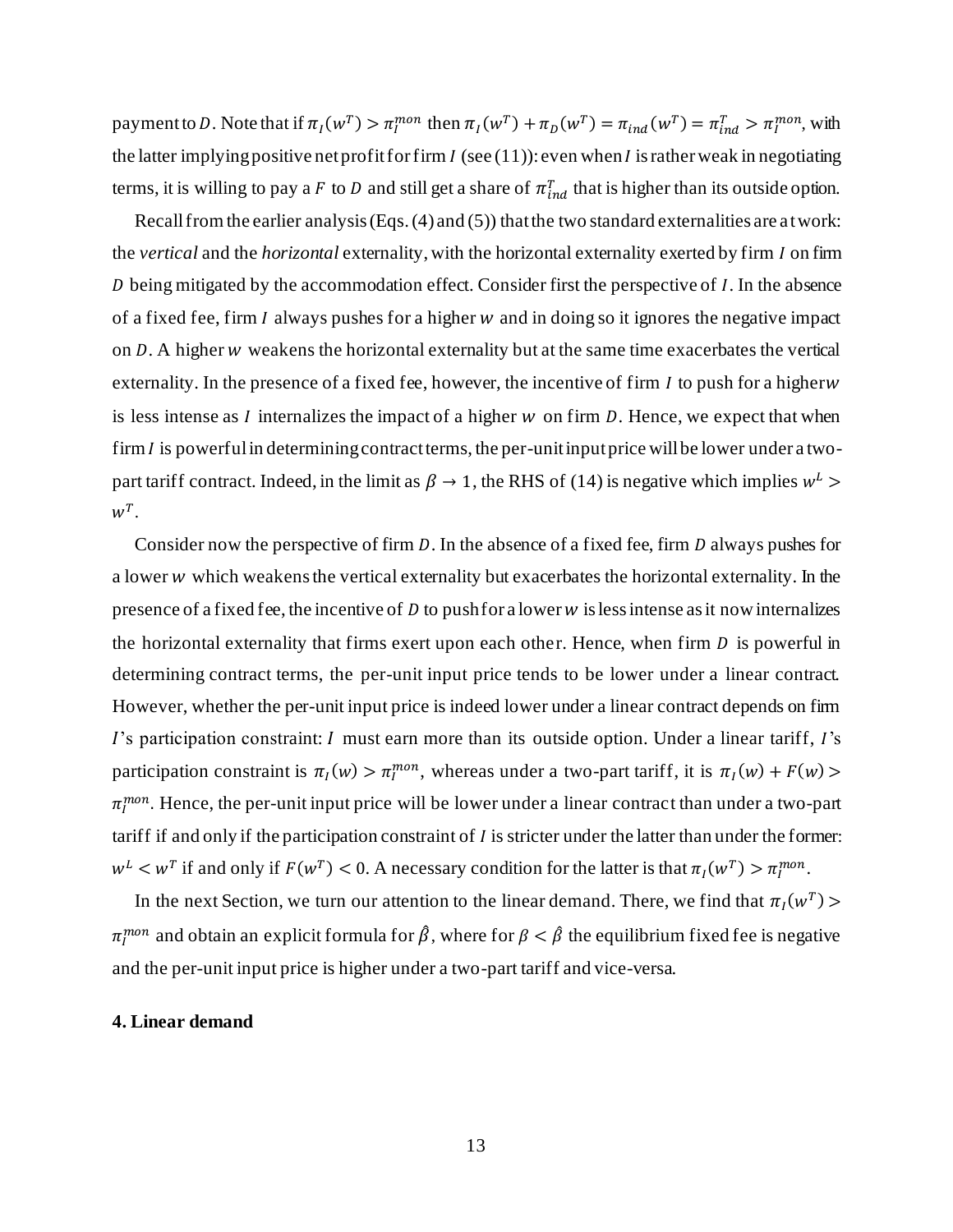In this section, we focus on linear demand and investigate (*i*) under which contract type the perunit input price is higher, and (*ii*) the desirability of the contract types. Consumers' direct demands for the final-goods are (Singh and Vives, 1984):

$$
q_i(p_i, p_j) = \frac{a(1 - \theta) - p_i + \theta p_j}{1 - \theta^2}, \qquad i, j = I, D, \qquad i \neq j
$$
 (15)

where  $p_i$ , denotes the final-good price for i's good,  $q_i$  denotes i's final-good quantity and  $\theta \in (0,1)$ reflects the degree of substitutability among firms' final-goods, with higher values of  $\theta$  reflecting greater inter-brand substitution. Since we apply the linear demand function in the game described and analyzed in Sections 2 and 3, we relegate the detailed equilibrium analysis under each contract type, as well as the proofs of Lemmas and Propositions, to the Appendix.

The following Lemma verifies the common intuition that as long as final-goods are imperfect substitutes, the integrated firm, under either contract type, does not fully foreclose its rival; in other words, it always engages in bargaining with the unintegrated downstream firm.

**Lemma 2**. *Under downstream Bertrand competition and linear demand, the integrated firm never forecloses its downstream rival under either contract type*.

Lemma 2 holds for any given distribution of the exogenous Nash bargaining parameter  $\beta$ . That is, even when  $\beta$  is low, which implies that firm *I* is weak in negotiating terms, it can still earn more than in the case where it forecloses  $D$ .

Under a two-part tariff contract, the equilibrium marginal input price and fixed fee are:

$$
w^T = \frac{a(2+\theta)^2 \theta}{2(4+5\theta^2)}, \qquad F(\beta) = \frac{a^2(1-\theta)[\beta(4+5\theta^2)(1+\theta^2) - \theta^2(5+4\theta^2)]}{(1+\theta)(4+5\theta^2)^2}.
$$
 (16)

The optimal marginal input price does not depend on  $\beta$ . Moreover, unless final-goods are totally differentiated (independent in demand), the input price is higher than upstream marginal cost. The bargaining weight  $\beta$  affects the distribution of industry profit to be shared between the two firms via the fixed fee  $F$ . From the second expression in (16), we obtain the following result.

**Proposition 1**. *Under downstream Bertrand competition, linear demand, and a two-part tariff, the equilibrium fixed fee is positive (negative) when*  $\beta > \frac{c}{\beta(\theta)}$ , with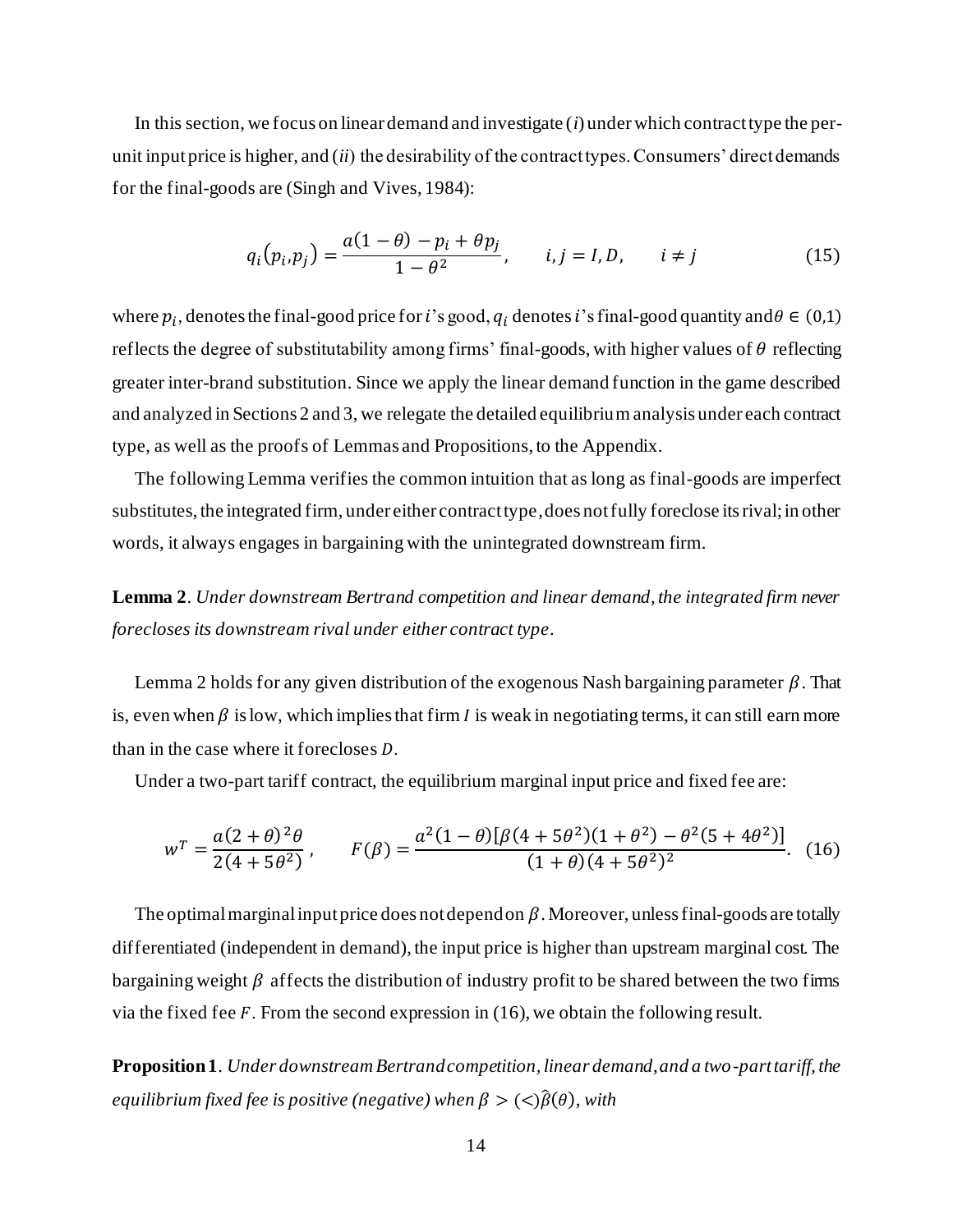$$
\hat{\beta}(\theta) \equiv \frac{\theta^2 (5 + 4\theta^2)}{(4 + 5\theta^2)(1 + \theta^2)}
$$

*and*  $\partial \hat{\beta}/\partial \theta > 0$ .

As discussed in Section 3, when the equilibrium gross profits of the integrated firm are higher than its outside option, the fixed fee can be negative. This is indeed the case under a linear demand,

$$
\pi_I(w^T) - \pi_I^{mon} = \pi_I(w^T) - \frac{a^2}{4} = \frac{a^2(1-\theta)\theta^2(5+4\theta^2)}{(1+\theta)(4+5\theta^2)^2} > 0.
$$

When firm  $I$  is sufficiently weaker in bargaining-weight terms, it ends up paying a fixed amount to firm  $D$ . As noted in Section 3, even when the fixed fee is negative,  $I$  is better off than in the case where it forecloses firm D. The total industry profit is always higher than I's outside option,  $\pi_{ind}^T$  >  $a^2/4 = \pi_I^{mon}$ , and *I* always makes positive net profits; even when *I* is rather weak in negotiating terms, it is willing to pay a F to D and still get a share of  $\pi_{ind}^T$  that is higher than its outside option. Note also that  $\partial \hat{\beta}/\partial \theta > 0$ , implying that a negative fixed fee is more likely the closer substitutes final-goods are. Recall that integrated firm *I* benefits from the accommodation effect, that is, from a credible commitment to relax downstream competition. The higher is  $\theta$ , the stronger is that effect and hence the more likely is that firm  $I$  will pay a  $F$  to firm  $D$ .

Under a linear contract, the equilibrium input price is:

$$
w^{L}(\beta) = \frac{a(2+\theta)[2(1+\theta)(4-2\theta+\theta^{2})+\beta(2-\theta)(2+\theta^{2})-(2-\theta)K]}{4(1+\theta)(8+\theta^{2})},
$$
 (17)

with  $K = \sqrt{16(1-\theta^2)(1-\beta) + \beta^2(2+\theta^2)^2}$ .

In the absence of a fixed fee, firms do not maximize jointly the industry profits and the optimal input price depends on  $\beta$ . It can be checked from (17) that  $\frac{\partial w^L(\beta)}{\partial \beta} > 0$ , verifying the common intuition that the stronger is firm  $I$  (resp., firm  $D$ ), the higher (resp., lower) is the input price.

Regarding the efficiency of the two contract types we obtain the following result.

**Proposition 2**. Under downstream Bertrand competition and linear demand (i)  $w^T > w^L, p^T_i > p^L_i$ ,  $q_i^T < q_i^L$ ,  $i = I, D$ , and (ii)  $CS^T < CS^L$ ,  $TW^T < TW^L$ , if and only if  $\beta < \hat{\beta}(\theta)$ , where  $\hat{\beta}(\theta)$  is given in *Proposition 1.*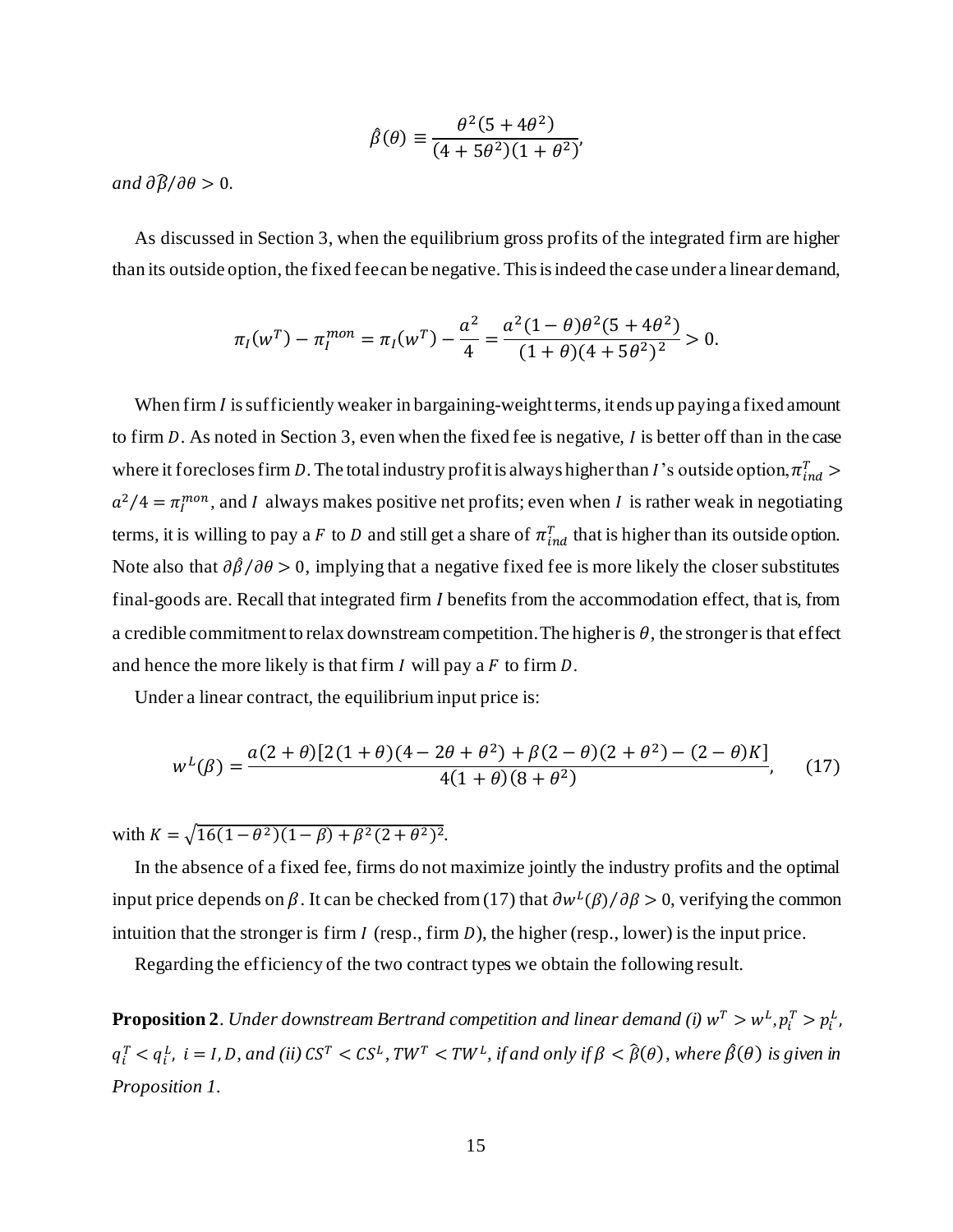As discussed in Section 3, when the equilibrium fixed fee is negative then the equilibrium perunit input price is higher under a two-part tariff than under a linear contract. Proposition 2 verifies that, indeed, for all values of  $\beta$  that the fixed fee is negative, i.e.,  $\beta < \hat{\beta}(\theta)$ , the optimal per-unit input price is higher under a two-part tariff than under a linear tariff. A lower per-unit input price under a linear contract than under a two-part tariff implies lower final-good prices as well as higher final-good quantities for both firms; consumer surplus and total welfare are higher under the linear tariff.

Now that we have established the desirability of the two contractual forms from the consumer and/or social point of view, we investigate their desirability from the firms' point of view. The following Proposition states which contract type each firm prefers.

**Proposition 3.** *Under downstream Bertrand competition and linear demand:* (*i*) for  $\beta > \hat{\beta}(\theta)$ , *it holds*  $\pi_I^T > \pi_I^L$  and  $\pi_D^T < \pi_D^L$ , (*ii*) for  $\beta < \hat{\beta}(\theta)$ , *it holds*  $\pi_I^T < \pi_I^L$  and  $\pi_D^T > \pi_D^L$ ,

*with*  $\hat{\beta}(\theta)$  *given in Proposition 1.* 

Proposition 3 reveals that the two firms have divergent preferences regarding the contract types. Firm *I* prefers the two-part tariff when  $\beta$  is relatively high, while it prefers the linear contract when  $\beta$  is relatively low. Exactly the opposite holds true for the independent downstream firm  $D$ .

The industry profit is larger under T than under L, i.e.,  $\pi_{ind}^L < \pi_{ind}^T$ . This is straightforward from (9) and (13), where the industry profit is maximized under  $T$  but not under  $L$ . Nevertheless, besides the *size* of the 'pie' what also matters is the *distribution* of the pie. After evaluating each firm's share of the profits, we have that

$$
\frac{\pi_I^L}{\pi_{ind}^L} > \frac{\pi_I^T}{\pi_{ind}^T},\tag{18}
$$

if and only if  $\beta < \hat{\beta}(\theta)$ . Recall from Proposition 1 that when  $\beta < \hat{\beta}(\theta)$  I pays firm D a fixed amount. Also recall that  $\partial \hat{\beta}/\partial \theta > 0$ . Thus, when  $\beta$  is relatively low (*D* is relatively stronger in bargainingweight terms) and/or  $\theta$  is relatively high (final goods are close substitutes), firm  $I$  prefers the linear contract: a switch from a two-part tariff to a linear contract increases the slice of the pie that goes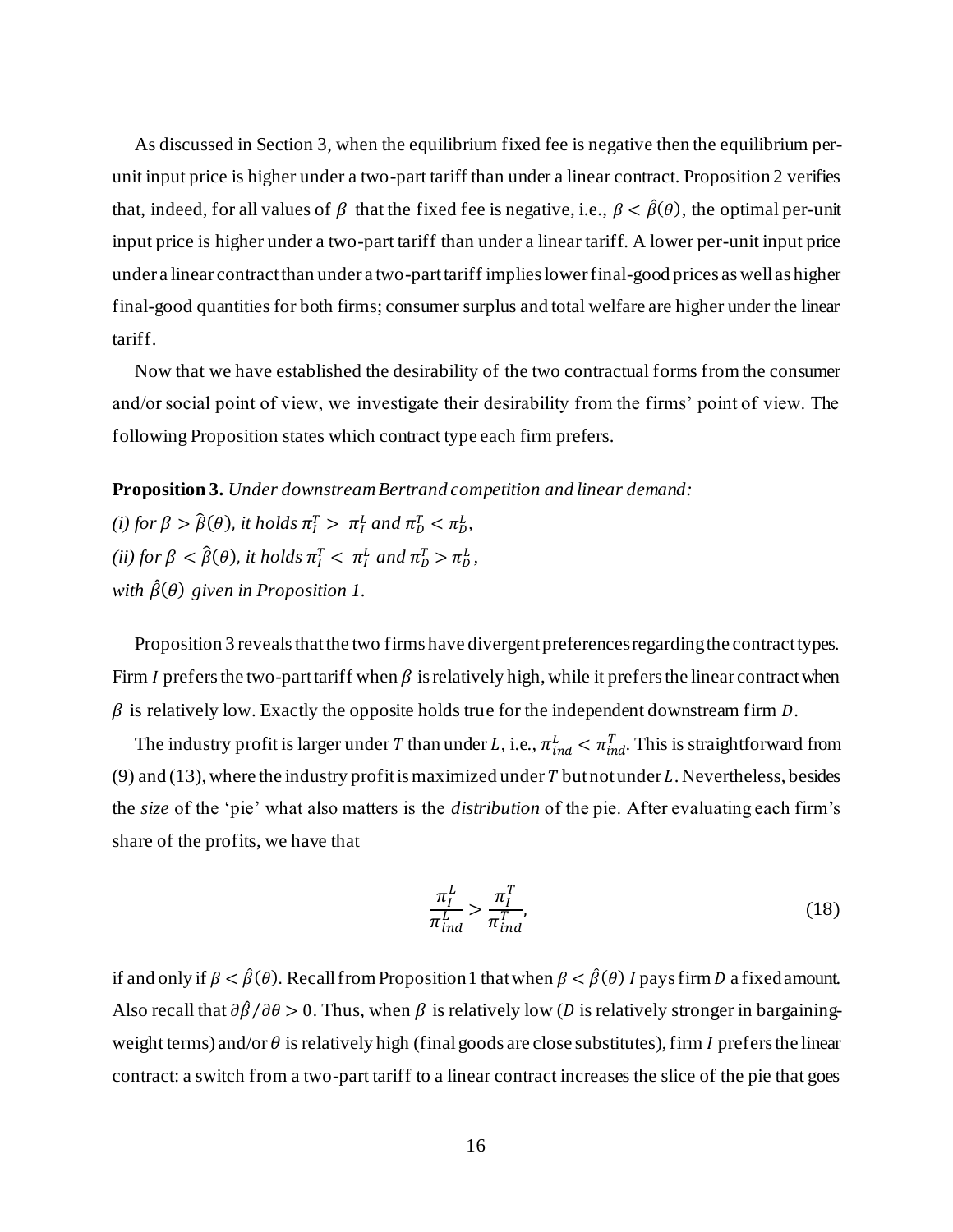to firm  $I$ , and compensates for the reduction in the size of the pie. Clearly, firm  $D$  prefers the twopart tariff since it can capture a larger share of the larger pie.

For  $\hat{\beta}(\theta) < \beta$ , the inequality in (18) is reversed so that when  $\beta$  is relatively high (*I* is stronger in bargaining-weight terms) and/or  $\theta$  is low (final-goods are very differentiated), a switch from a two-part tariff to a linear contract increases the slice of the pie that goes to the downstream firm D and compensates for the reduction in the size of the pie. Clearly, firm I prefers the two-part tariff since it can capture a larger share of the larger pie.

From Propositions 2 and 3, we immediately obtain the following.

**Corollary 1.** *Under downstream Bertrand competition, the preferred contract type for firm I is always welfare superior, whereas the preferred contract type for firm D is always welfare inferior.*

Hence, the incentives of firm  $I$  and the society on which contract type should be employed are aligned.

#### **5. Downstream Cournot competition**

In this section, we check the robustness of our results when there is downstream Cournot instead of Bertrand competition. As in the Bertrand case, we start our analysis under a general demand.

#### *5.1. General demand*

We assume an inverse demand function,  $p_i(q_i, q_j)$ ,  $i = I, D$ ,  $i \neq j$ , that is twice differentiable with  $\partial p_i / \partial q_i < 0$  and  $\partial p_i / \partial q_j < 0$ : demand is downward sloping and the cross effects are negative. Own effects are larger than cross effects, i.e.,  $|\partial p_i/\partial q_i| > |\partial p_i/\partial q_j|$ , which implies that final-goods are imperfect substitutes. We make the following assumptions: (*i*) the second order conditions are satisfied, (*ii*) there is strategic substitutability: firms' best-responses in the downstream market are downward sloping,  $dq_i/dq_j < 0$ , *(iii)* best-response functions are well-behaved and have slope less than one,  $|dq_i/dq_j| < 1$ , and thus there exist unique and stable Cournot equilibria.

The equilibrium analysis in the downstream market is the same under both contract types. Firm  $\overline{I}$ 's and firm  $\overline{D}$ 's (gross) profits are:

$$
\tilde{\pi}_I = p_I(q_I, q_D)q_I + wq_D, \qquad \tilde{\pi}_D = (p_D(q_I, q_D) - w)q_D. \tag{19}
$$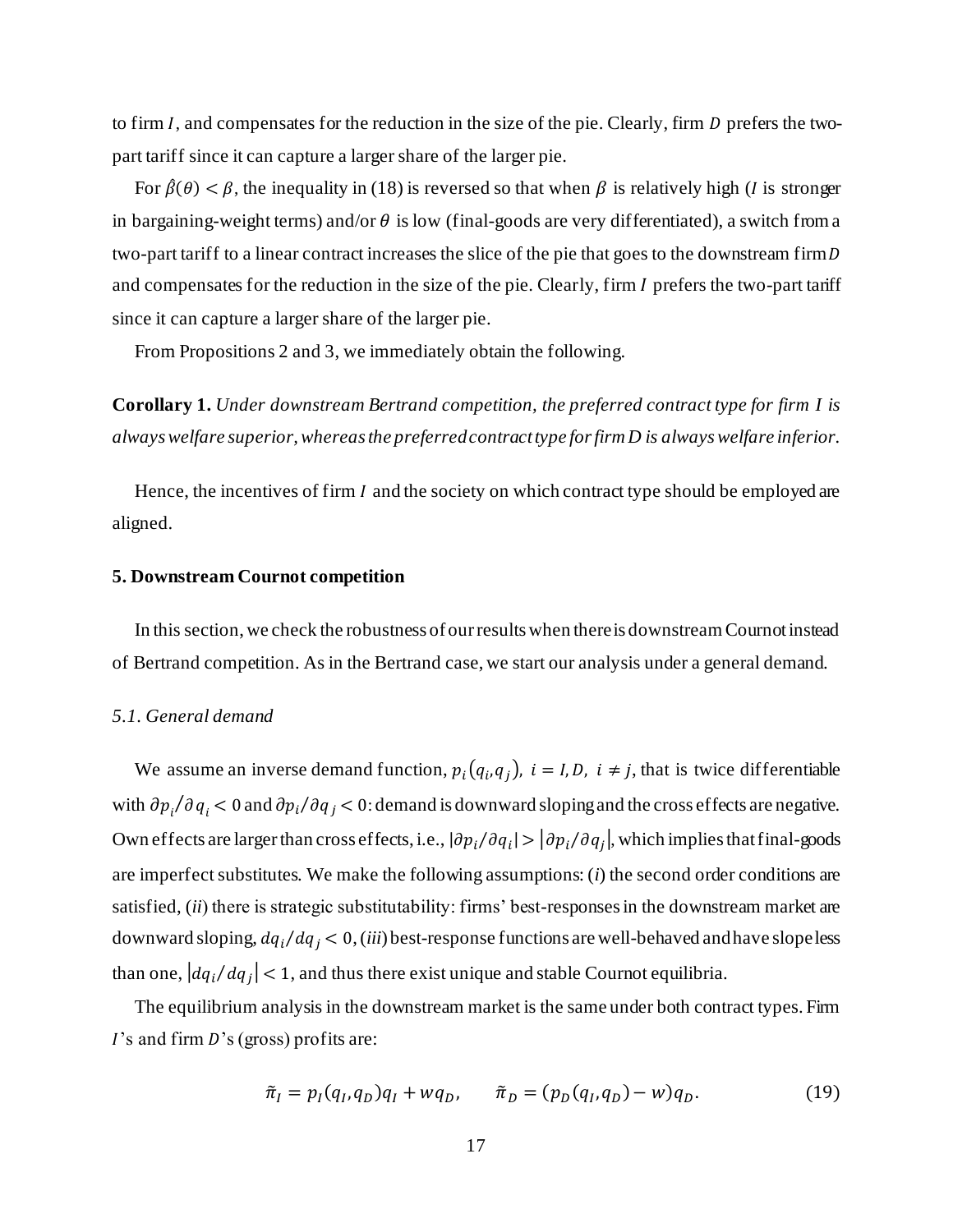Industry profits are:

$$
\tilde{\pi}_{ind} = p_I(q_I, q_D)q_I + p_D(q_I, q_D)q_D.
$$
\n(20)

Using (19) and (20), we can rewrite each firm's (gross) profits as function of industry profits:

$$
\tilde{\pi}_I = \tilde{\pi}_{ind} + wq_D - p_D(q_I, q_D)q_D, \qquad \tilde{\pi}_D = \tilde{\pi}_{ind} - wq_D - p_I(q_I, q_D)q_I.
$$

Firm *I* chooses its quantity  $q_l$ , taking  $q_p$  as given, to maximize  $\tilde{\pi}_l$ . The first order condition is:

$$
\frac{\partial \tilde{\pi}_{ind}}{\partial q_I} - q_D \frac{\partial p_D(q_I, q_D)}{\partial q_I} = 0.
$$
\n(21)

As is well-known, the accommodation effect present under downstream Bertrand, is not present under downstream Cournot: when firms set quantities rather than prices, the integrated firm takes the rival's output and hence the demand for its input as given, and consequently it does not perceive that variations in its own output will affect its upstream profit (e.g., Chen, 2001; Arya et al., 2008; Church, 2008).<sup>10</sup>

Firm D chooses its quantity  $q<sub>D</sub>$ , taking  $q<sub>I</sub>$  as given, to maximize  $\tilde{\pi}<sub>D</sub>$ . The first order condition is:

$$
\frac{\partial \tilde{\pi}_{ind}}{\partial q_D} - \underbrace{w}_{\substack{vertical \\externality}} - \underbrace{q_I \frac{\partial p_I(q_I, q_D)}{\partial q_D}}_{\substack{horizontal \\externality}} = 0.
$$
\n(22)

Solving together (21) and (22), we obtain the last-stage subgame equilibrium final-good outputs as functions of the input price,  $\tilde{q}_i(w)$ ,  $i = I, D$ . We denote each firm's gross profits as functions of the input price:

 $10$ Two exceptions, where the accommodation effect is present under downstream quantity competition, are Gans (2007) and Constantatos and Pinopoulos (2019). In Gans (2007), the standard order between up- and downstream decisions is reversed, that is, downstream decisions precede upstream ones. In Constantatos and Pinopoulos (2019), upstream decisions precede downstream ones but the integrated firm chooses its input quantity instead of input price.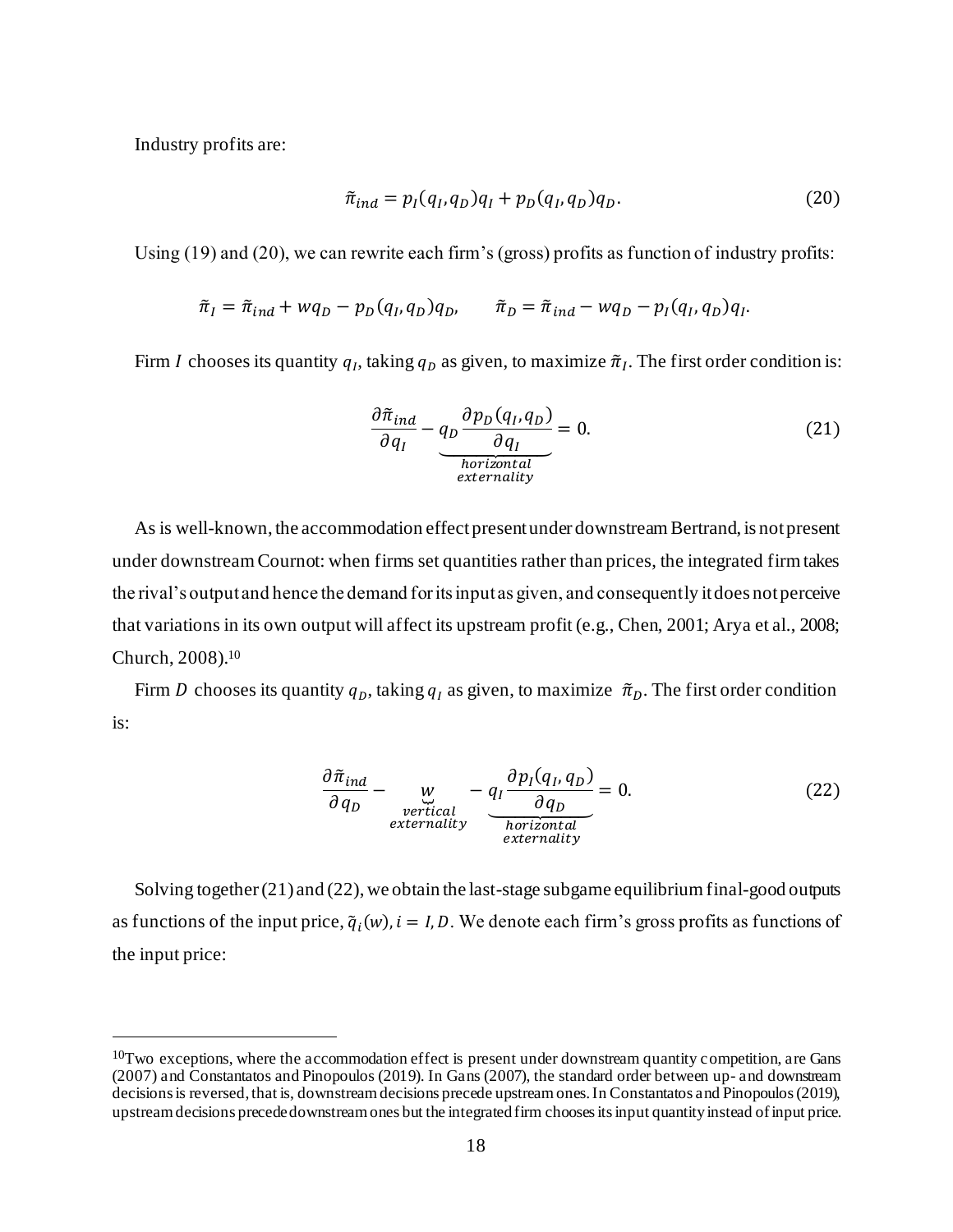$$
\tilde{\pi}_I(w) = \tilde{p}_I(w)\tilde{q}_I(w) + w\tilde{q}_D(w), \qquad \tilde{\pi}_D(w) = (\tilde{p}_D(w) - w)\tilde{q}_D(w), \tag{23}
$$

where  $\tilde{p}_I(w) = p_I(\tilde{q}_I(w), \tilde{q}_D(w))$ ,  $\tilde{p}_D(w) = p_D(\tilde{q}_I(w), \tilde{q}_D(w))$ . We assume that profit functions have the usual properties, i.e.,  $\frac{\partial \tilde{\pi}_D(w)}{\partial w} < 0$  and  $\frac{\partial \tilde{\pi}_I(w)}{\partial w} > 0$  up to some maximum.

Under a two-part tariff contract, firms  $I$  and  $D$  choose  $w$  and  $F$  to maximize:

$$
[\tilde{\pi}_I(w) + F - d]^{\beta} [\tilde{\pi}_D(w) - F]^{1-\beta},
$$

where I's disagreement payoff is  $d = \pi_I^{mon}$ . Following the same steps as in the Bertrand case, the two firms essentially choose  $w$  to maximize the industry profit, with the F.O.C being:

$$
\frac{\partial \tilde{\pi}_{ind}(w)}{\partial w} = 0.
$$
 (24)

The solution of (24) gives the equilibrium marginal input price  $\tilde{w}^T$ , which is independent of  $\beta$ .

Under a linear contract, firms  $I$  and  $D$  choose  $W$  to maximize:

$$
[\tilde{\pi}_I(w)-d]^{\beta}[\tilde{\pi}_D(w)]^{1-\beta},
$$

where I's disagreement payoff is  $d = \pi_I^{mon}$ . Following the same steps as in the Bertrand case, the F.O.C, after some straightforward but tedious calculations, can be written as:

$$
\frac{\partial \tilde{\pi}_{ind}(w)}{\partial w} = \frac{\partial \tilde{\pi}_D(w)}{\partial w} \frac{\beta \tilde{\pi}_D(w) - (1 - \beta) [\tilde{\pi}_I(w) - \pi_I^{mon}]}{\beta \tilde{\pi}_D(w)}.
$$
(25)

The solution of (25) gives the equilibrium input price  $\tilde{w}^L(\beta)$  which depends on  $\beta$ .

Again, under a general demand, it is not a priori clear whether the per-unit input price is higher under a two-part tariff than under a linear tariff. Since  $\frac{\partial \tilde{\pi}_D(w)}{\partial w} < 0$  and  $\frac{\partial \tilde{\pi}_D(w)}{>} 0$ , the RHS of (25) takes the sign of the expression  $\beta \tilde{\pi}_D(w) - (1 - \beta) [\tilde{\pi}_I(w) - \pi_I^{mon}].$ 

When evaluated at  $\tilde{w}^T$ ,  $\beta \tilde{\pi}_D(w) - (1 - \beta) [\tilde{\pi}_I(w) - \pi_I^{mon}]$  is written as:

$$
\beta \tilde{\pi}_D(\widetilde{w}^T) - (1 - \beta) [\tilde{\pi}_I(\widetilde{w}^T) - \pi_I^{mon}] = F(\widetilde{w}^T).
$$

If  $\tilde{\pi}_I(\tilde{w}^T) < \pi_I^{mon}$  then  $F(\tilde{w}^T) > 0$ : if the equilibrium gross profits of firm I are lower than its outside option, then it always receives a fixed payment from  $D$ , the RHS of (25) is negative and,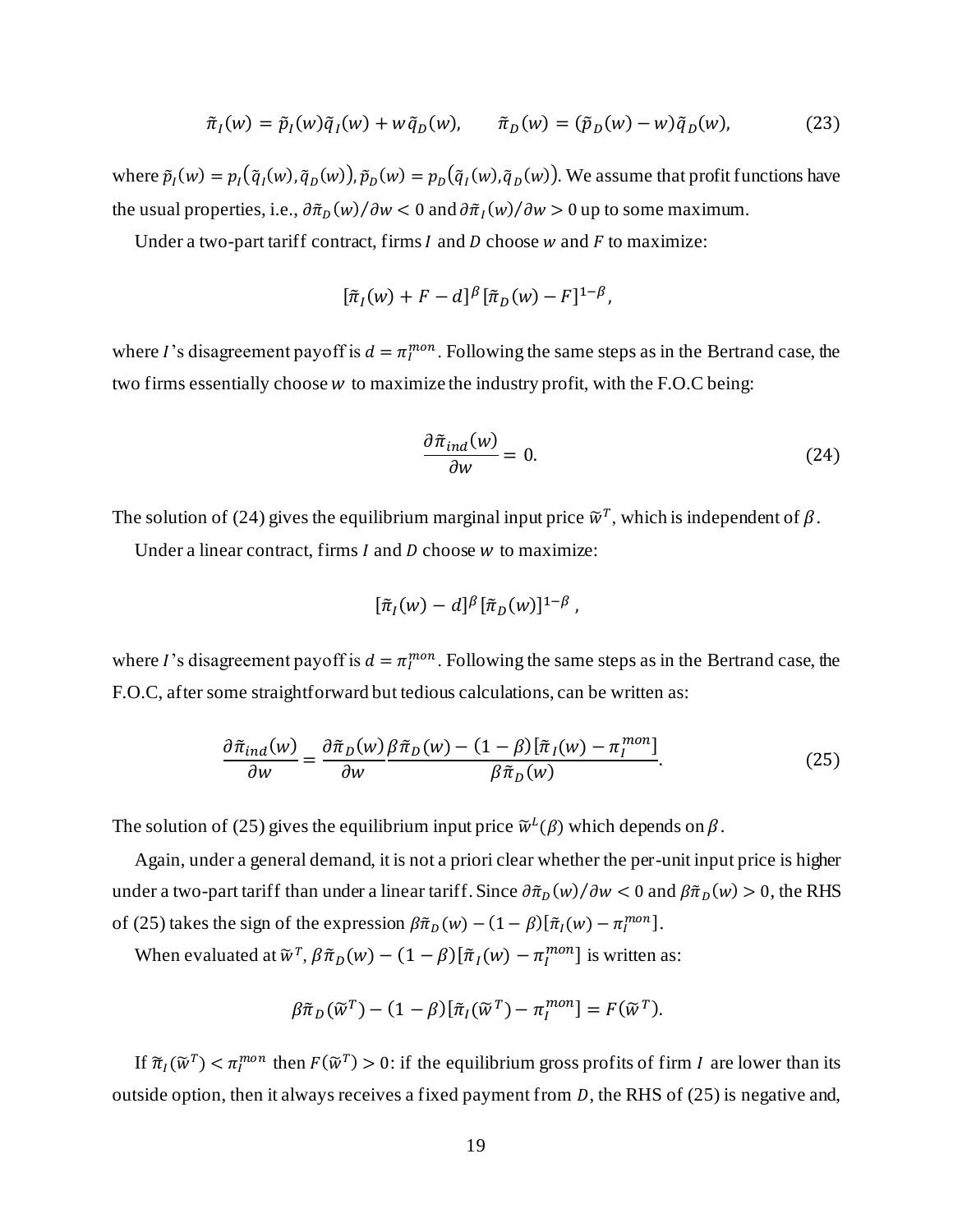hence,  $\tilde{w}^L > \tilde{w}^T$ . In the next subsection, we turn our attention to the linear demand, and find that  $\tilde{\pi}_I(\tilde{w}^T) < \pi_I^{mon}$  implying that the equilibrium fixed fee is always positive and the per-unit input price is always lower under a two-part tariff.

# *5.2. Linear demand*

By inverting the system of demands in Section 4, we obtain inverse demands as:

$$
p_i(q_i,q_j) = a - q_i - \theta q_j, \qquad i,j = I,D, \qquad i \neq j.
$$

Since the steps followed for the equilibrium outcomes are the same as in the case of Bertrand competition, we relegate the complete analysis of the Cournot case, as well as all proofs of Lemmas and Propositions, in the Appendix. We present here our main results.

The following Lemma verifies that, as in the case of Bertrand competition, the integrated firm, under either contract type, does not foreclose its rival under Cournot competition, that is, it always engages in bargaining with the unintegrated downstream firm.

**Lemma 3**. *Under downstream Cournot competition and linear demand, the integrated firm never forecloses its downstream rival under either contract type*.

Under a two-part tariff, the equilibrium marginal input price and fixed fee are:

$$
\widetilde{w}^T = \frac{a(2-\theta)^2 \theta}{2(4-3\theta^2)}, \qquad \widetilde{F}(\beta) = \frac{a^2(1-\theta)^2(4\beta+3(1-\beta)\theta^2)}{(4-3\theta^2)^2}.
$$
 (26)

As in the case of Bertrand competition, the equilibrium marginal input price is independent of  $\beta$ , and unless final-goods are totally differentiated (independent in demand), the equilibrium input price is higher than upstream marginal cost. Unlike Bertrand competition, however, the fixed fee cannot be negative under Cournot: it is straightforward from the second expression in (26).

It can be checked from (16) and (26) that the marginal input price is higher under Bertrand than under Cournot. Firms use  $w$  as a way to mitigate the negative horizontal externality that exert upon each other; the fiercer is downstream competition, the more urgent it is for parties to increase the marginal input price. Even though the accommodation effect that relaxes competition downstream is present only under Bertrand, the horizontal externality is still more pronounced under Bertrand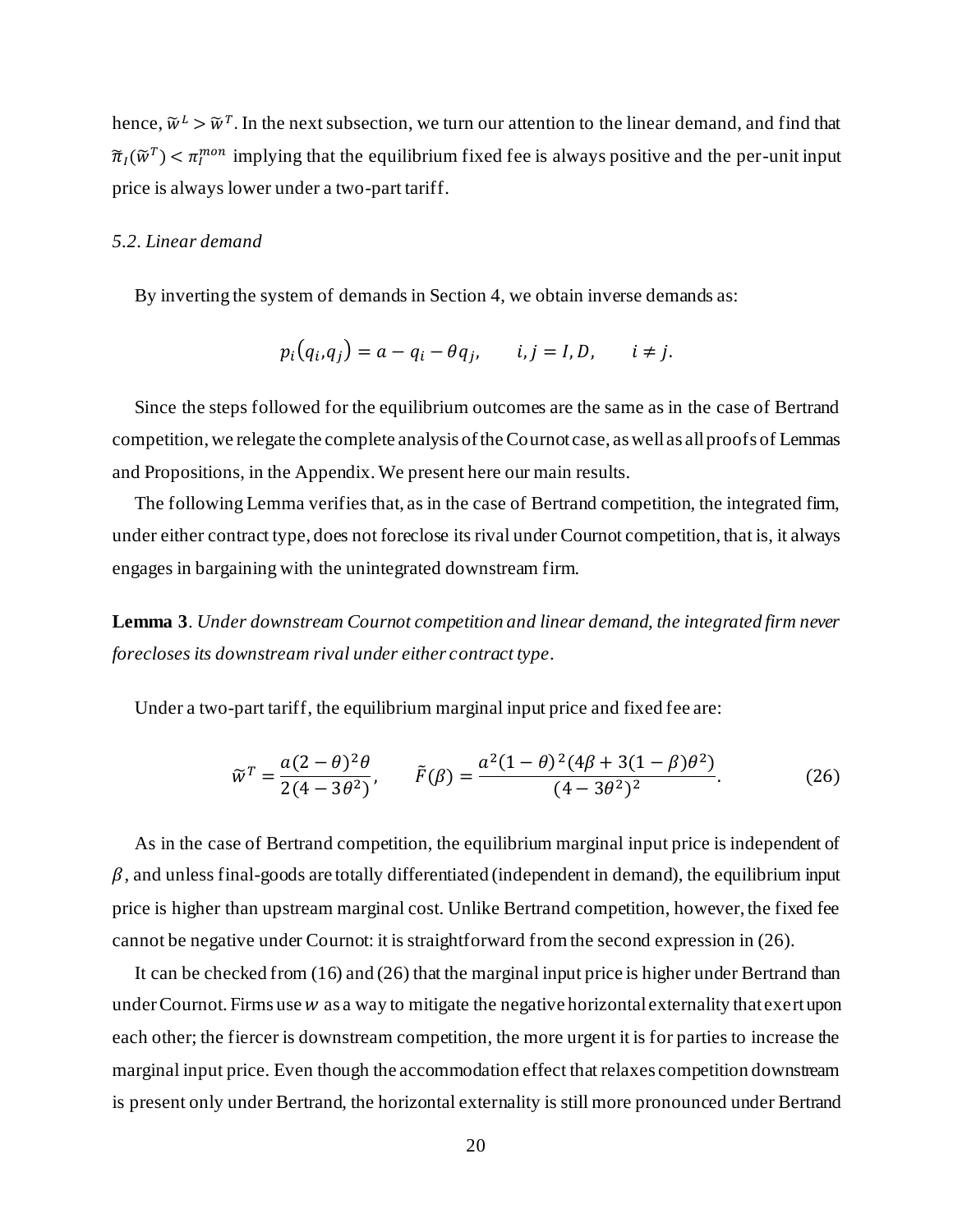than under Cournot, and hence the marginal input price is higher under the former than under the latter. A lower input price under Cournot implies a higher fixed fee that is always positive: *I* never ends up paying a F to  $D^{11}$ . As discussed in subsection 5.1., the fixed fee is always positive when the equilibrium gross profits of the integrated firm are lower than its outside option. This is indeed the case under a linear demand,

$$
\tilde{\pi}_I(\tilde{w}^T) - \pi_I^{mon} = \tilde{\pi}_I(\tilde{w}^T) - \frac{a^2}{4} = -\frac{3a^2(1-\theta)^2\theta^2}{(4-3\theta^2)^2} < 0.
$$

Under a linear contract, the equilibrium input price is:

$$
\widetilde{w}^{L}(\beta) = \frac{a(2-\theta)[\theta(4+\theta) + 2\beta(2-\theta-\theta^{2})]}{2(8-3\theta^{2})}.
$$
\n(27)

The optimal input price depends on  $\beta$ ; it can be easily checked from (27) that  $\frac{\partial \widetilde{w}^L(\beta)}{\partial \beta} > 0$ . By comparing (17) and (27), it can be checked that the input price is higher (lower) under Bertrand than under Cournot when  $\beta > (<) \theta^2/(4-\theta^2)^{12}$ 

Under a linear tariff, irrespective of the mode of downstream competition, firm  $I$  always pushes for a higher w. The accommodation effect is present under Bertrand but not under Cournot, hence it is more urgent for  $I$  to push for a higher  $w$  under Bertrand than under Cournot. Put it differently, 's concession costs when bargaining, i.e., accepting a lower input price, are higher under Bertrand due to the accommodation effect. At the same time,  $D$  always pushes for a lower  $w$ . Under Bertrand competition, the accommodation effect increases firm  $D$ 's demand for the input – firm  $I$ 's credible commitment to set a higher final-good price raises D's final-good price but to a lesser extent, and thus also increases  $D$ 's final-good output. Because the accommodation effect is not present under Cournot, it is more urgent for  $D$  to push for a lower  $w$  under Bertrand than under Cournot. Put it differently,  $D$ 's concession costs when bargaining, i.e., agreeing on a higher input price, are higher under Bertrand than under Cournot. Consequently, when  $\beta$  is high, i.e., I is powerful, input price

 $11$ The fact that the accommodation effect is not present under downstream Cournot implies that the integrated firm does not perceive that variations in its own output will affect its upstream profit and, thus, a higher per-unit input price under two-part tariff cannot relax downstream competition too much (compared to downstream Bertrand) so as to increase the profits of the integrated firm at that level that it can compensate D via a negative fixed fee.

 $12$ Arya et al. (2008) prove that the input price under linear contracting is higher under Bertrand competition compared to Cournot competition for =1.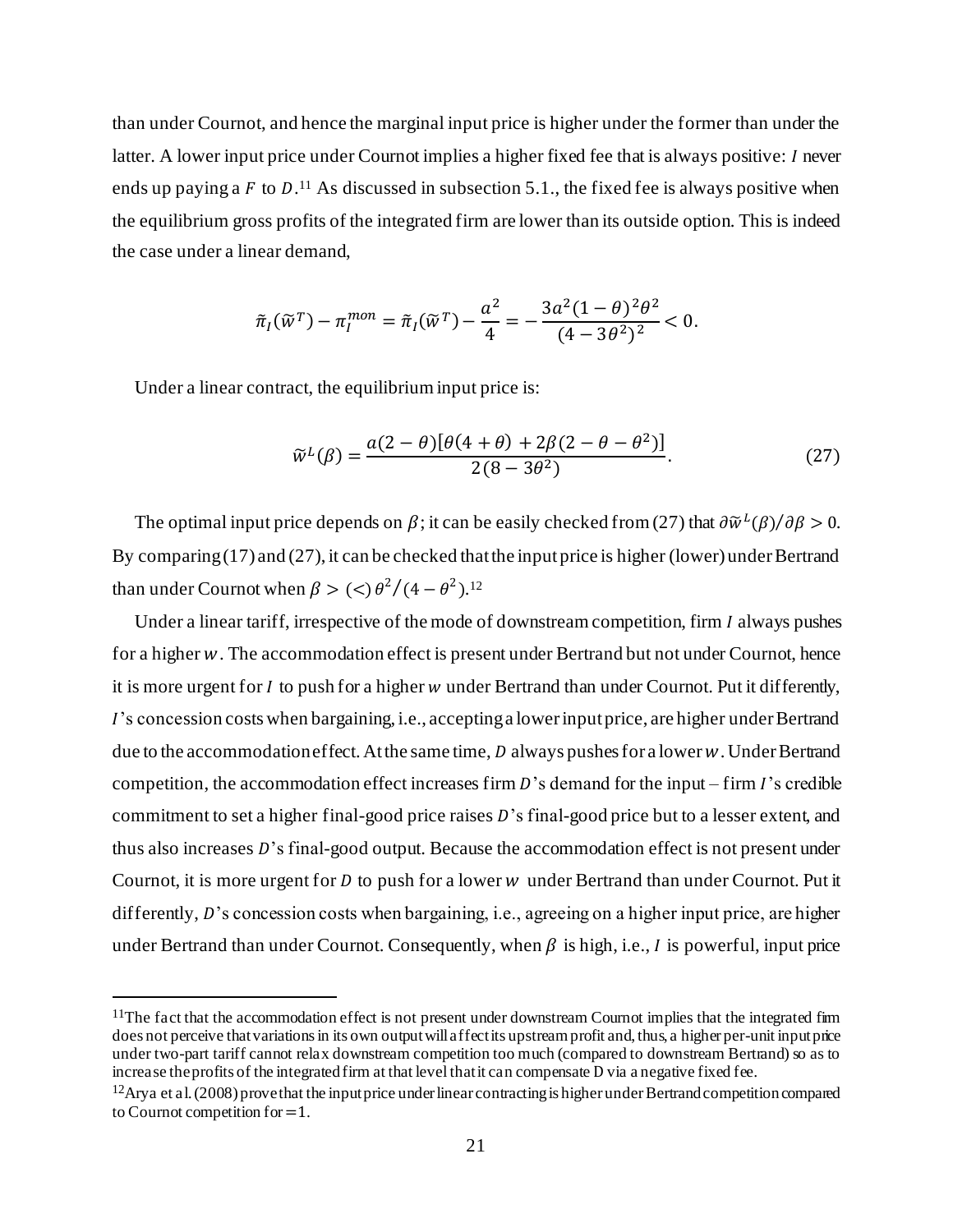is higher under Bertrand than under Cournot, while when  $\beta$  is low, i.e., D is powerful, input price is lower under Bertrand.

Regarding the efficiency of the two contract types under Cournot competition we obtain the following result.

**Proposition 4**. *Under downstream Cournot competition and linear demand: (i)*  $\widetilde{w}^T < \widetilde{w}^L$  and  $\widetilde{p}_i^T < \widetilde{p}_i^L$ ,  $i = I, D$ . *(ii)*  $\widetilde{CS}^T > \widetilde{CS}^L$  and  $\widetilde{TW}^T > \widetilde{TW}^L$ .

Proposition 4 verifies the standard conclusions regarding the desirability of two-part tariff over linear contract: the former generates higher consumer surplus  $(CS)$  and total welfare (TW) than the latter. From Propositions 2 and 4, we obtain immediately the following.

**Corollary 2.** *Unlike downstream Bertrand competition, the linear tariff cannot be welfare superior under downstream Cournot competition.*

Recall that under Bertrand, the per-unit input price is lower under a linear than under a two-part tariff, and hence the former is welfare superior, when  $\beta$  is low. Under Cournot, the per-unit input price is never lower under a linear tariff and hence the latter is always welfare inferior.

As in the case of Bertrand competition,  $D$ 's incentive to push for a lower  $w$  is more intense under a linear contract than under a two-part tariff since under the latter it internalizes the horizontal externality that firms exert upon each other, but whether  $w$  ends up being lower under a linear contract when D is powerful ( $\beta$  is low) ultimately depends on I's participation constraint. Unlike Bertrand competition, the fixed fee under Cournot competition is always positive, implying that *I*'s participation constraint is always stricter under a linear contract, and thus  $w^L > w^T$ .

Regarding the desirability of the two contract types from the perspective of the firms, we obtain the following result.

**Proposition 5**. *Under downstream Cournot competition and linear demand:*

 $(i)$   $\tilde{\pi}_I^T > \tilde{\pi}_I^L$ ,

 $(iii)$   $\tilde{\pi}_D^T$  >  $(<)$  $\tilde{\pi}_D^L$  whenever  $\beta$  <  $(>)\overline{\beta}(\theta) \equiv 3\theta^2/4$ .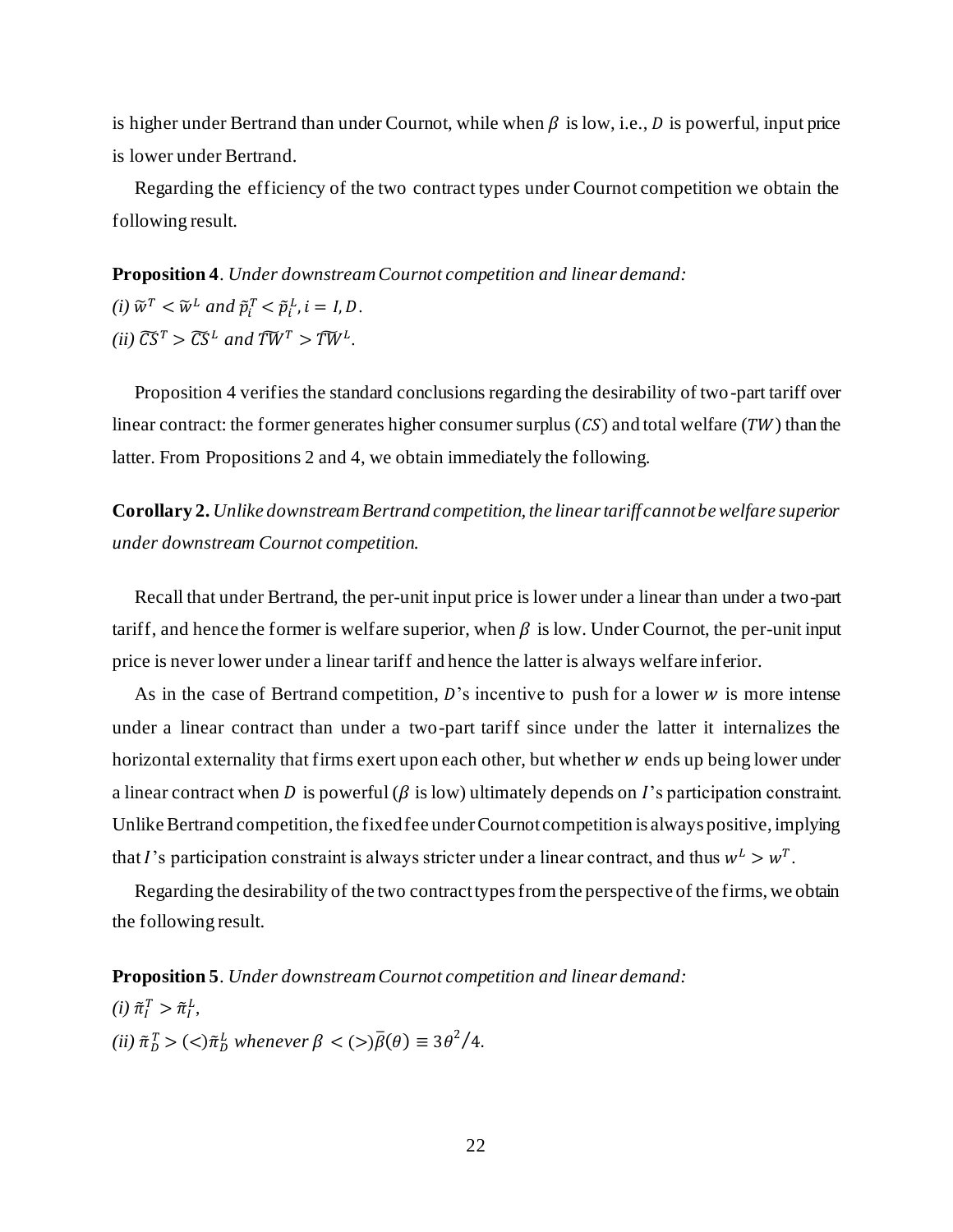Proposition 5 reveals that the two firms have divergent preferences regarding the contract types only when  $\beta$  is relatively high: in that case, firm *I* prefers the two-part tariff whereas firm *D* prefers the linear contract. When  $\beta$  is relatively low, both firms prefer the two-part tariff.

As in the case of Bertrand competition, the industry profit is larger under  $T$  than under  $L$ , i.e.,  $\widetilde{\pi}_{ind}^L < \widetilde{\pi}_{ind}^T$ . After evaluating each firm's share of the profits, we have that

$$
\frac{\tilde{\pi}_I^L}{\tilde{\pi}_{ind}^L} > \frac{\tilde{\pi}_I^T}{\tilde{\pi}_{ind}^T},
$$
\n(28)

if and only if

$$
\beta < \underline{\beta}(\theta) \equiv \frac{(3 - 4\theta + 2\theta^2) - \sqrt{9 - 24\theta + 25\theta^2 - 10\theta^3 + \theta^4}}{2(1 - \theta)^2}.
$$

According to Proposition 5, the integrated firm always prefers a two-part tariff. For  $\beta > \underline{\beta}(\theta)$ ,  $T$  guarantees  $I$  a larger share of higher overall industry profits, thus  $I$  unequivocally prefers  $T$ . For  $\beta < \underline{\beta}(\theta)$ , I faces a harder decision between a larger share of a smaller pie under L, and the opposite under T. As it turns out, I is better off under T, implying that the two-part tariff is preferred for any value of the parameters  $\beta$  and  $\theta$ .

From Propositions 3 and 5, we obtain the following.

# **Corollary 3**. *Unlike downstream Bertrand competition, the integrated firm never prefers the linear tariff under Cournot competition*.

Recall that under Bertrand competition, when  $\beta$  is low, the fixed fee is negative: firm I makes a fixed payment to firm D. Whenever the fixed fee is negative, firm I prefers the linear tariff. With Cournot competition, the fixed fee is always positive, i.e., firm *I* always receives a fixed payment from  $D$  and thus never prefers the linear tariff.

Unlike firm  $I$ ,  $D$  does not always prefer the two-part tariff; its preferred contract depends on the distribution of bargaining weight and the degree of product substitutability. In particular, D prefers L when its bargaining weight vis-à-vis the integrated firm is relatively low and/or final goods are not too close substitutes; otherwise it prefers T. It can be easily verified that  $\beta(\theta) < \bar{\beta}(\theta)$ . For  $\beta$  <  $\beta(\theta)$ , T gives D a larger share of higher industry profits, therefore D unambiguously prefers T. For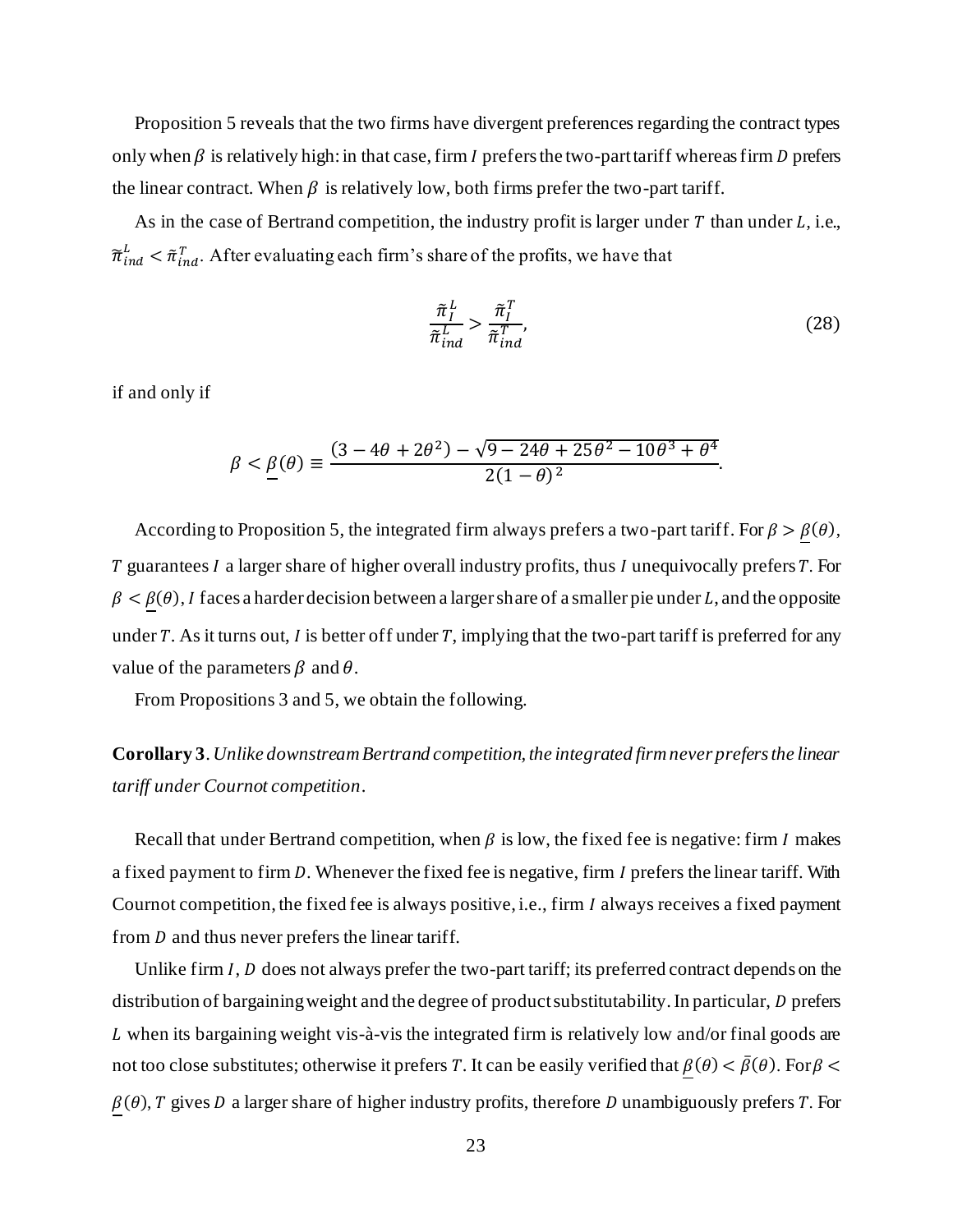$\beta > \beta(\theta)$ , D faces a trade-off: a larger share of a smaller pie under L, and the opposite under T. For  $\beta(\theta) < \beta < \overline{\beta}(\theta)$  firm D prefers T whereas for  $\overline{\beta}(\theta) < \beta$ , it prefers L.

From Propositions 4 and 5, we obtain the following.

**Corollary 4.** *Under downstream Cournot competition, the preferred contract type for firm is always welfare superior, whereas the preferred contract type for firm is welfare superior when is relatively more powerful in bargaining.*

# **7. Conclusions**

Considering a framework in which an integrated firm sells its input to a downstream rival while engaging first in Nash bargaining over the contract terms, and then competing in the final-goods market, we have shown that the standard result of the desirability of two-part tariffs over linear contracts in terms of welfare may be reversed. Under downstream Bertrand competition, when the independent downstream firm is rather powerful in determining the contract terms, the per-unit input price under two-part tariff is set above the per-unit input price under linear tariff in order to relax downstream competition while the independent firm is compensated via the fixed fee. Here, the integrated firm prefers to supply the independent retailer with its input and pay a fixed fee to it (negative fixed fee) rather than foreclosure it.

Under downstream Cournot competition, the aforementioned reversed result does not prevail since the accommodation effect is not present under Cournot, that is, the integrated firm does not perceive that variations in its own output will affect its upstream profit. Regarding profitability, we show that, under either mode of downstream competition, the preferred contract type for the integrated firm is always the welfare superior one.

Our paper contributes to the literature on vertical contracting by considering the desirability in terms of welfare and profits of the two standard contractual forms under vertical integration and bargaining. We emphasize the important role of the distribution of the bargaining weights among firms in a vertical chain for the implications on consumer's surplus, profits and welfare.

# **Appendix**

#### *A. Linear demand with Bertrand competition*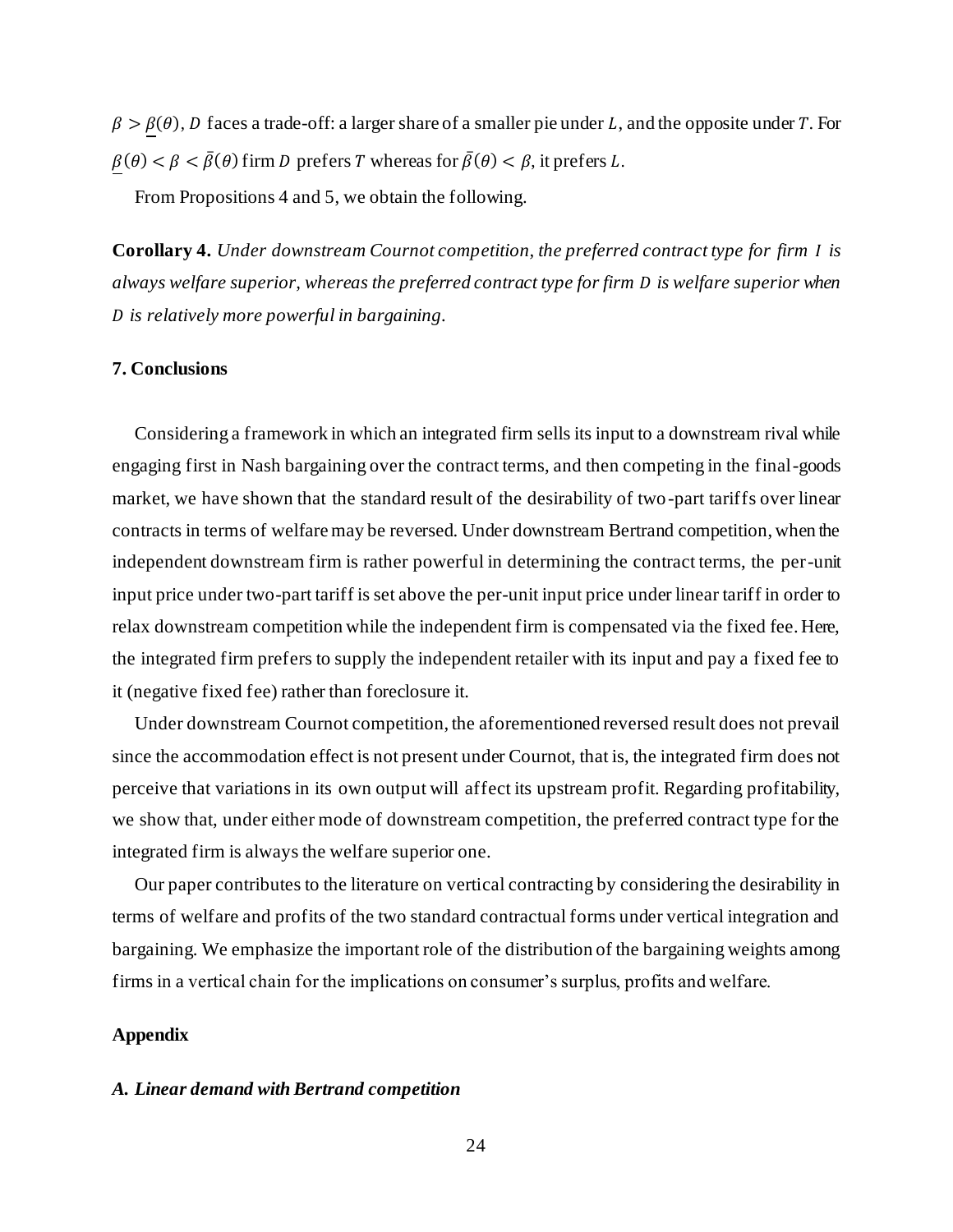We first characterize the equilibrium outcomes, and then provide all relevant proofs. We solve the model backwards, starting from the second stage of the game. Irrespective of the contract type, from (4) and (5), we obtain each firm's best-response functions in the downstream market:

$$
p_I(p_D, w) = \frac{a(1 - \theta) + \theta w + \theta p_D}{2}, \qquad p_D(p_I, w) = \frac{a(1 - \theta) + w + \theta p_I}{2}.
$$
 (A1)

Solving the system of best-responses, we obtain final-good prices and final-good quantities, for given input price:

$$
p_I(w) = \frac{a(2+\theta)(1-\theta) + 3\theta w}{4-\theta^2}, \quad p_D(w) = \frac{a(2+\theta)(1-\theta) + (2+\theta^2)w}{4-\theta^2}.
$$
  
(A2)  

$$
q_I(w) = \frac{a(2+\theta) - \theta(1+\theta)w}{(1+\theta)(4-\theta^2)}, \quad q_D(w) = \frac{a(2+\theta) - 2(1+\theta)w}{(1+\theta)(4-\theta^2)}.
$$

Each firm's gross profits are:

$$
\pi_I(w) = \frac{a^2(1-\theta)(2+\theta)^2 + a(8+8\theta+\theta^3+\theta^4)w - (1+\theta)(8+\theta^2)w^2}{(1+\theta)(4-\theta^2)^2},
$$
  
(A3)  

$$
\pi_D(w) = \frac{(1-\theta)[a(2+\theta)-2(1+\theta)w]^2}{(1+\theta)(4-\theta^2)^2}.
$$

Next, we solve the first stage, that is, we determine the equilibrium contract terms under a twopart tariff contract and under a linear contract. In both cases, the disagreement payoff of  $D$  is zero since it has no alternative trading partner. However,  $I$ 's disagreement payoff,  $d$ , is not zero since in the case of an unsuccessful negotiation with  $D$ , it can still sell its good directly to consumers. More specifically, if an agreement between  $I$  and  $D$  is not reached, then  $I$ 's disagreement payoff is  $d = a^2/4$ , i.e., the integrated monopoly profit  $\pi_l^{mon}$ .

*Two-part tariff contract*. Using (A3), we obtain from (10) the equilibrium marginal input price in (16). Substituting the latter back into (A3) and using (8) we obtain the equilibrium fixed fee in (16). The equilibrium net profits, obtained from (11), are: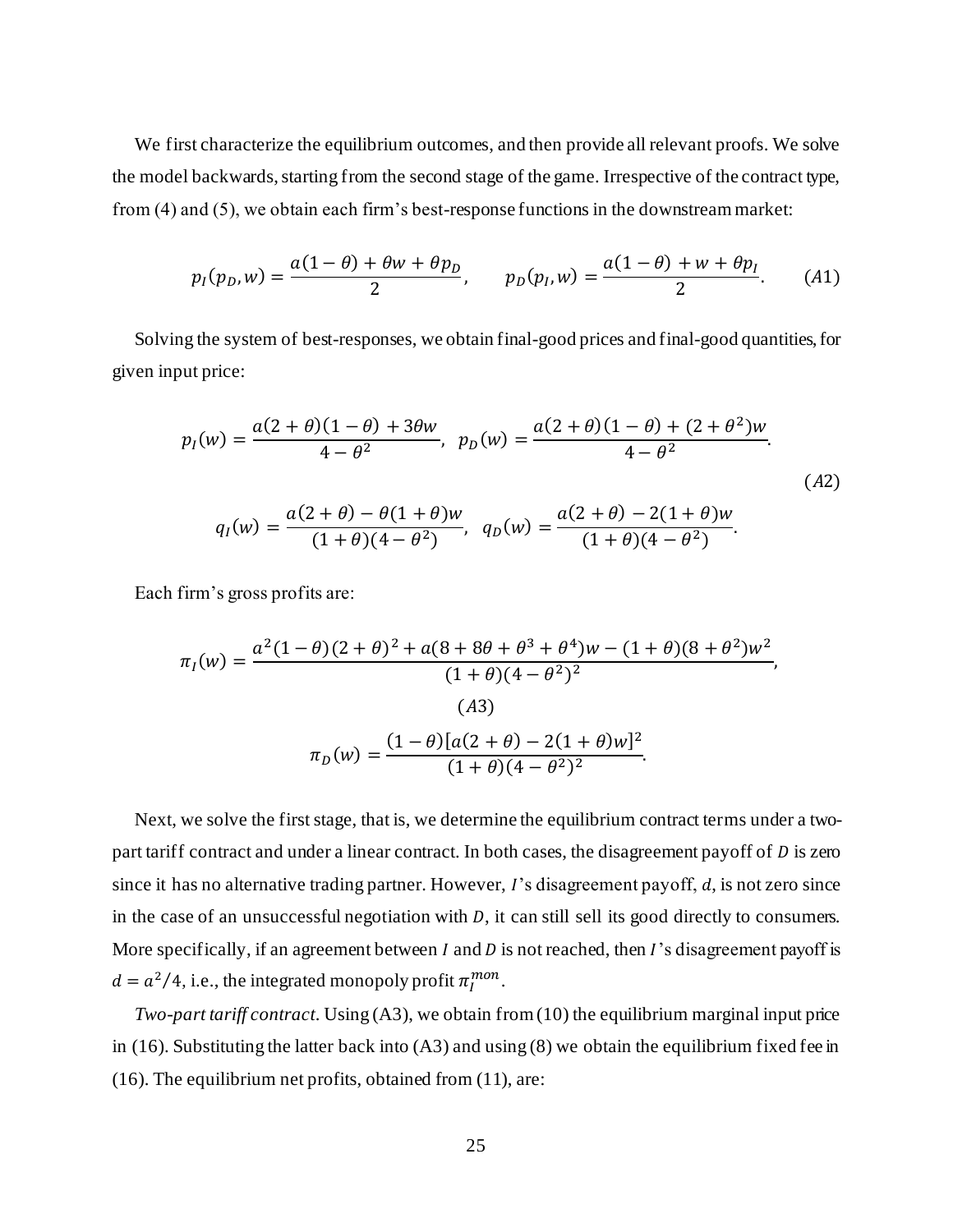$$
\pi_I^T = \frac{a^2(4\beta(1-\theta)(1+\theta^2) + (1+\theta)(4+5\theta^2))}{4(1+\theta)(4+5\theta^2)},
$$
  
\n
$$
\pi_D^T = \frac{a^2(1-\beta)(1-\theta)(1+\theta^2)}{(1+\theta)(4+5\theta^2)},
$$
\n(A4)

*Linear contract*. Using (A3), we obtain from (14) the optimal input price in (17). The equilibrium net profits are:

$$
\pi_I^L = \frac{a^2[2\beta(2+\theta^2)(K-\beta(2+\theta^2)) + 16\beta(1-\theta^2) + 4(8+\theta^2)(1+\theta)^2]}{16(1+\theta)^2(8+\theta^2)},
$$
\n
$$
\pi_D^L = \frac{(1-\theta)a^2[(2+\theta^2)(2-\beta)+K]}{4(1+\theta)(8+\theta^2)^2}.
$$
\n(A5)

with  $K = \sqrt{16(1-\theta^2)(1-\beta) + \beta^2(2+\theta^2)^2}$ .

*Proof of Lemma 2.* Substituting the per-unit input prices from (16) and (17) into the last expression in (A2), we obtain:

$$
q_D^T = \frac{a(2+\theta^2)}{(1+\theta)(4+5\theta^2)} > 0, \qquad q_D^L = \frac{[a(2-\beta)(2+\theta^2)+K]}{2(1+\theta)(8+\theta^2)} > 0.
$$

Moreover, from the first expressions in  $(A4) - (A5)$ , we obtain  $\pi_I^T > a^2/4$  and  $\pi_I^L > a^2/4$ : the integrated firm always makes more profits when supplying firm  $D$  than when it fully forecloses  $D$ .

*Proof of Proposition 1.* It is straightforward from the second expression in (16) that  $F(\beta) > (\leq)0$ when  $\beta > ($ 

*Proof of Proposition 2.* Substituting the per-unit input prices from  $(16) - (17)$  into the expressions in (A2), we obtain the equilibrium final-good prices and outputs under the two contract types. We calculate consumer surplus and total welfare by using  $CS = [q_I^2 + 2\theta q_I q_D + q_D^2]/2$  and  $TW = CS +$  $\pi_I + \pi_D$ . By direct comparisons of per-unit input prices, final-good prices, consumer surplus and total welfare under the two alternative contract types, we obtain Proposition 2.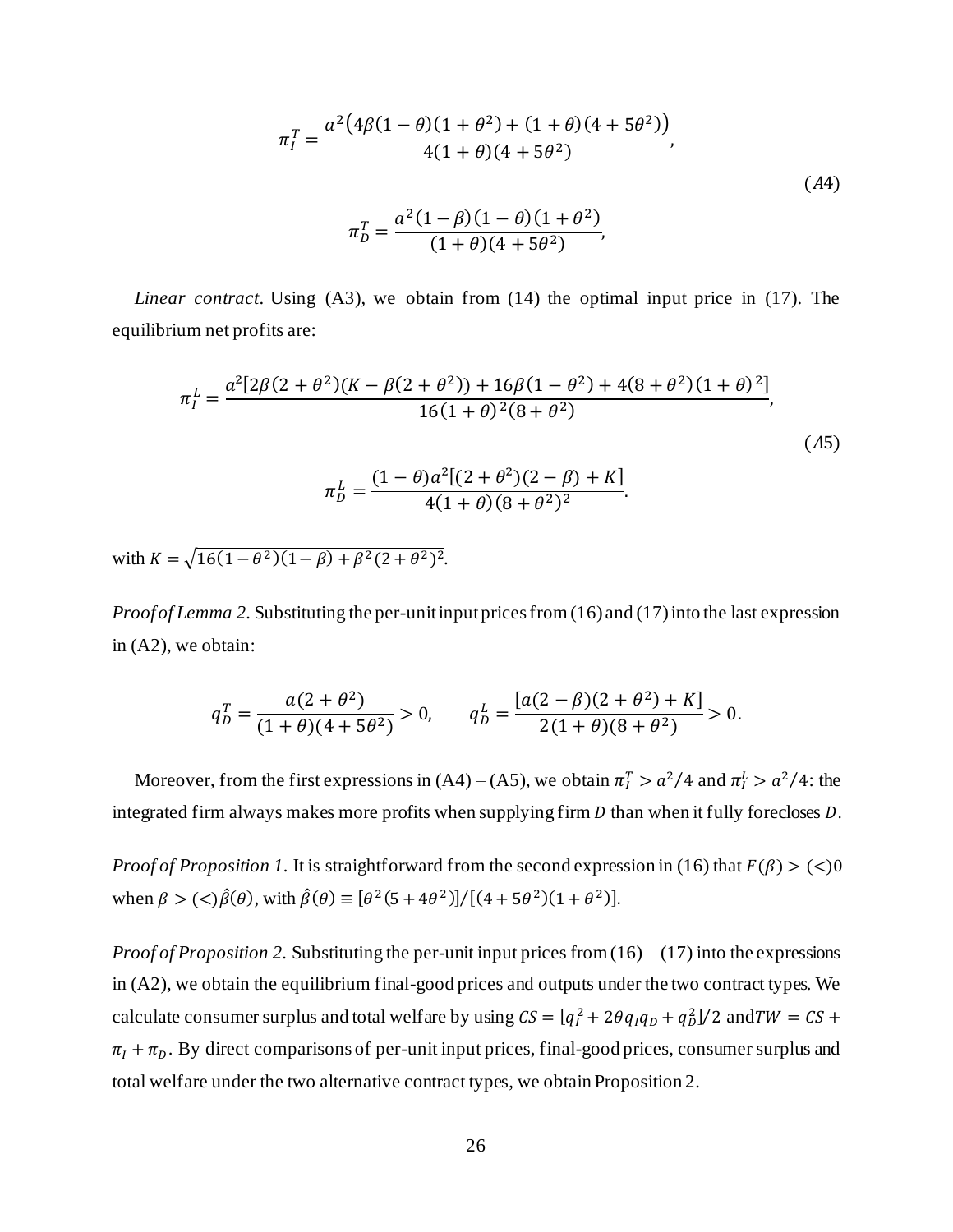*Proof of Proposition 3.* By comparing expressions in (A4) and (A5), we obtain Proposition 3.

# *B. Linear demand with Cournot competition*

We first characterize the equilibrium outcomes, and then provide all relevant proofs. We solve the model backwards, starting from the second stage of the game. Irrespective of the contract type, from (21) and (22), we obtain each firm's best-response functions in the downstream market:

$$
q_I(q_D) = \frac{a - \theta q_D}{2}, \qquad q_D(q_I, w) = \frac{a - w - \theta q_I}{2}.
$$
 (B1)

Solving the system of best-responses, we obtain final-good quantities and final-good prices, for given input price:

$$
\tilde{q}_I(w) = \frac{a(2-\theta) + \theta w}{4 - \theta^2}, \quad \tilde{q}_D(w) = \frac{a(2-\theta) - 2w}{4 - \theta^2}.
$$
\n
$$
\tilde{p}_I(w) = \frac{a(2-\theta) + \theta w}{4 - \theta^2}, \quad \tilde{p}_D(w) = \frac{a(2-\theta) + (2-\theta^2)w}{4 - \theta^2}.
$$
\n(B2)

Each firm's gross profits are:

$$
\tilde{\pi}_I(w) = \frac{[a(2-\theta) + \theta w]^2 + w[a(2-\theta) - 2w](4-\theta^2)}{(4-\theta^2)^2},
$$
\n(B3)\n
$$
\tilde{\pi}_D(w) = \left[\frac{a(2-\theta) - 2w}{4-\theta^2}\right]^2.
$$

Next, we solve the first stage, that is, we determine the equilibrium contract terms under a twopart tariff contract and under a linear contract given that *I*'s disagreement payoff is  $d = a^2/4$ , i.e., the integrated monopoly profit  $\pi_I^{mon}$ .

*Two-part tariff contract.* Firms  $I$  and  $D$  choose  $w$  and  $F$  to maximize: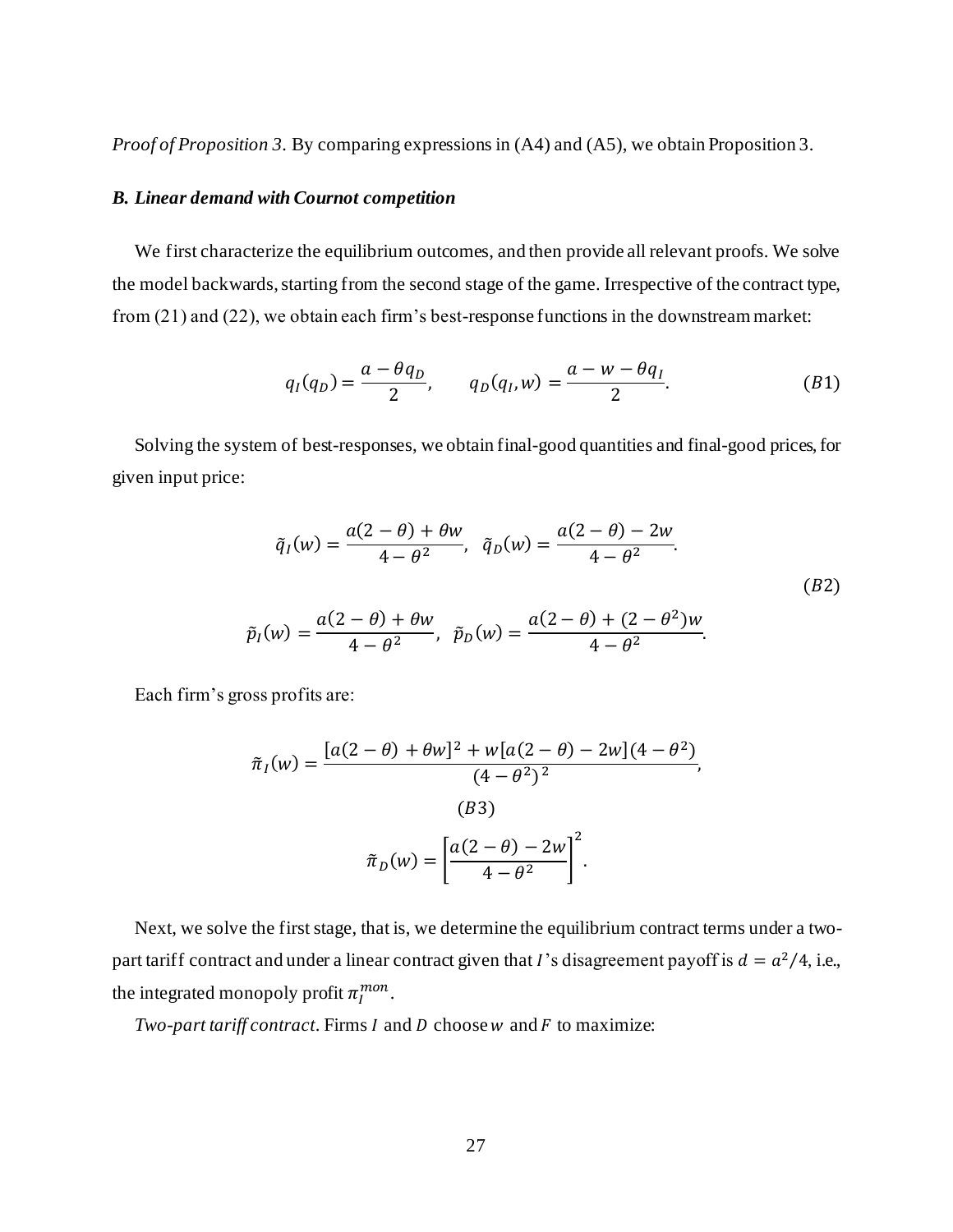$$
\left[\tilde{\pi}_I(w) + F - \frac{a^2}{4}\right]^\beta [\tilde{\pi}_D(w) - F]^{1-\beta} . \tag{B4}
$$

Maximizing (B4) with respect to  $F$  we have:

$$
\tilde{F}(w) = \beta \tilde{\pi}_D(w) - (1 - \beta) \left[ \tilde{\pi}_I(w) - \frac{a^2}{4} \right].
$$
\n(B5)

Substituting (B5) into (B4), the generalized Nash product reduces to an expression proportional to industry profits:  $w$  is chosen to maximize industry profits minus  $I$ 's disagreement payoff. Since the disagreement payoff does not depend on  $w$ , the two firms essentially choose  $w$  so as to maximize the industry profit. By substituting (B3) into (24), we obtain the equilibrium per-unit input price in (26). Substituting the latter back into (B3), and using (B5), we obtain the equilibrium fixed fee in (26). The equilibrium net profits, obtained from (B3), are:

$$
\tilde{\pi}_I^T = \frac{a^2(16 - 3(6 - \theta)(2 - \theta)\theta^2)}{4(4 - 3\theta^2)^2}, \qquad \tilde{\pi}_D^T = \frac{4a^2(1 - \theta)^2}{(4 - 3\theta^2)^2}.
$$
 (B6)

*Linear contract*. Firms *I* and *D* choose *w* to maximize:

$$
[\tilde{\pi}_I(w)-d]^{\beta}[\tilde{\pi}_D(w)]^{1-\beta}.
$$

By substituting (B3) into (25), we obtain the optimal input price in (27). The equilibrium net profits are:

$$
\tilde{\pi}_I^L = \frac{a^2 (8 + 8\beta (1 - \theta)^2 + 4\beta^2 (1 - \theta)^2 - 3\theta^2)}{4(8 - 3\theta^2)},
$$
\n
$$
\tilde{\pi}_D^L = \frac{4a^2 (2 - \beta)^2 (1 - \theta)^2}{(8 - 3\theta^2)^2}.
$$
\n(B7)

*Proof of Lemma 3.* Using (26), (27) and (B2), we obtain:

$$
\tilde{q}_D^T = \frac{2a(1-\theta)}{4-3\theta^2} > 0, \qquad \tilde{q}_D^L = \frac{2a(2-\beta)(1-\theta)}{8-3\theta^2} > 0.
$$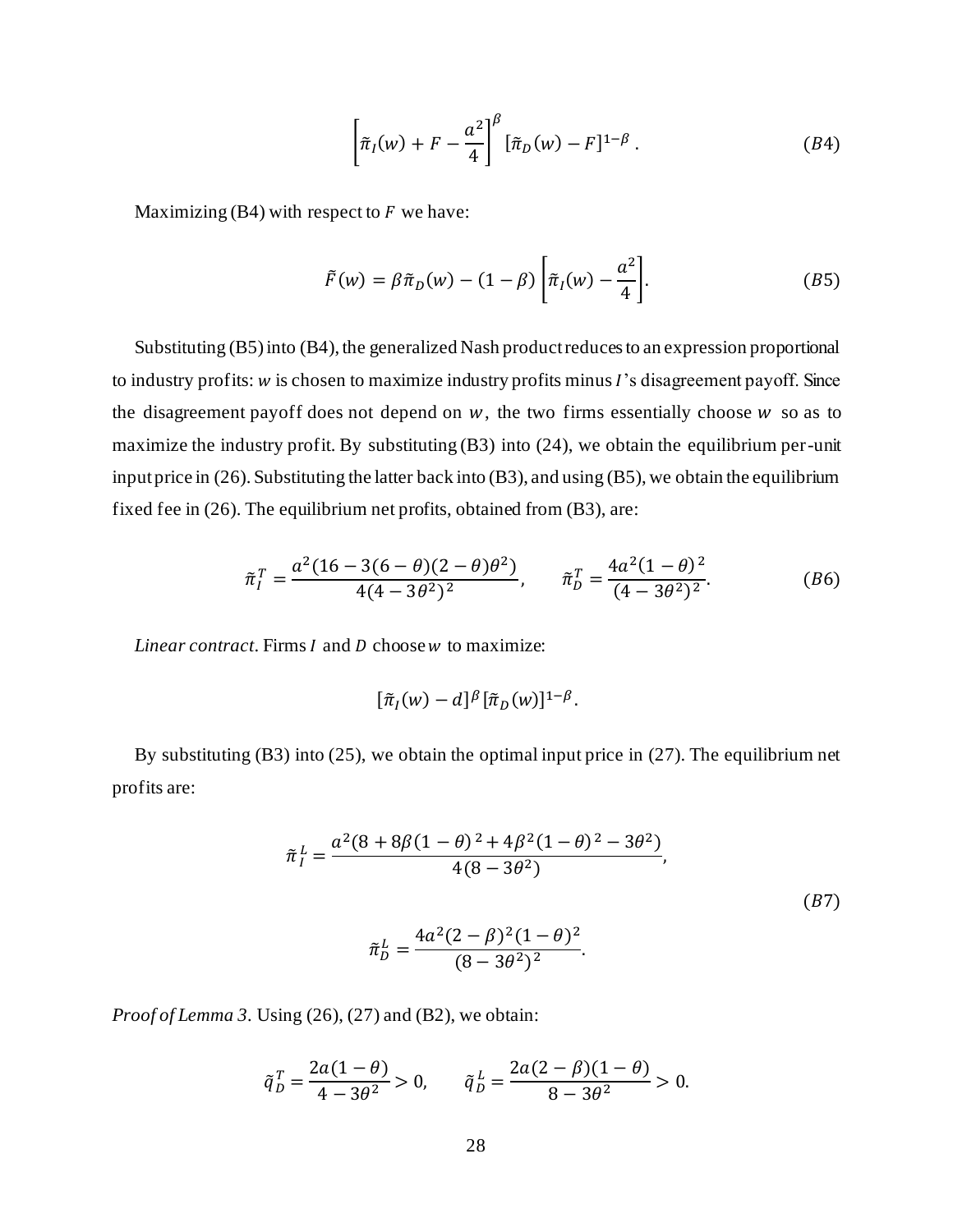Moreover, from the first expressions in (B6) – (B7), we obtain  $\tilde{\pi}_I^T > a^2/4$  and  $\tilde{\pi}_I^L > a^2/4$ : the integrated firm always makes more profits when supplying firm  $D$  than when it fully forecloses  $D$ .

*Proof of Proposition 4.* Substituting the per-unit input prices from (26) – (27) into the expressions in (B2), we obtain the equilibrium final-good prices and outputs under the two contract types. We calculate consumer surplus and total welfare by using  $CS = [q_I^2 + 2\theta q_I q_D + q_D^2]/2$  and  $TW = CS +$  $\pi_1 + \pi_2$ . By direct comparisons of per-unit input prices, final-good prices, consumer surplus and total welfare under the two alternative contract types, we obtain Proposition 4.

*Proof of Proposition 5.* By comparing expressions in (B6) and (B7), we obtain Proposition 5.

# **References**

- Arya, A., Mittendorf, B., Sappington, D., 2008. Outsourcing, vertical integration, and price vs. quantity competition. *International Journal of Industrial Organization* 26, 1-16.
- Bourreau, M., Hombert, J., Pouyet, J., & Schutz, N., 2011. Upstream competition between vertically integrated firms. *The Journal of Industrial Economics*, 59, 677-713.
- Chemla G., 2003. Downstream Competition, Foreclosure, and Vertical Integration. *Journal of Economics & Management Strategy* 12 (2), 261-289.
- Chen, Y.,2001. On vertical mergers and their competitive effects. *RAND Journal of Economics*, 32, 667-685.
- Church, J., 2008. Vertical mergers. *Issues in Competition Law and Policy*, 2, 1455–1501.
- Constantatos C., Pinopoulos I., 2019. Accommodation effects with downstream Cournot competition. *Managerial and Decision Economics* 40 (1), 119-124.
- Constantatos C., Pinopoulos I., 2021. On the choice of contract types in vertical relations. *Managerial and Decision Economics* 42 (3), 531-538.
- Dan B., Xu G., Liu C., 2012. Pricing policies in a dual-channel supply chain with retail services. *International Journal of Production Economics* 139 (1), 312-320.
- Gal-Or, E., 1991. Duopolistic vertical restraints. *European Economic Review* 35(6), 1237-1253.
- Gans, J. S., 2007. Vertical contracting when competition for orders precedes procurement. *Journal of Industrial Economics* 55, 325–346.